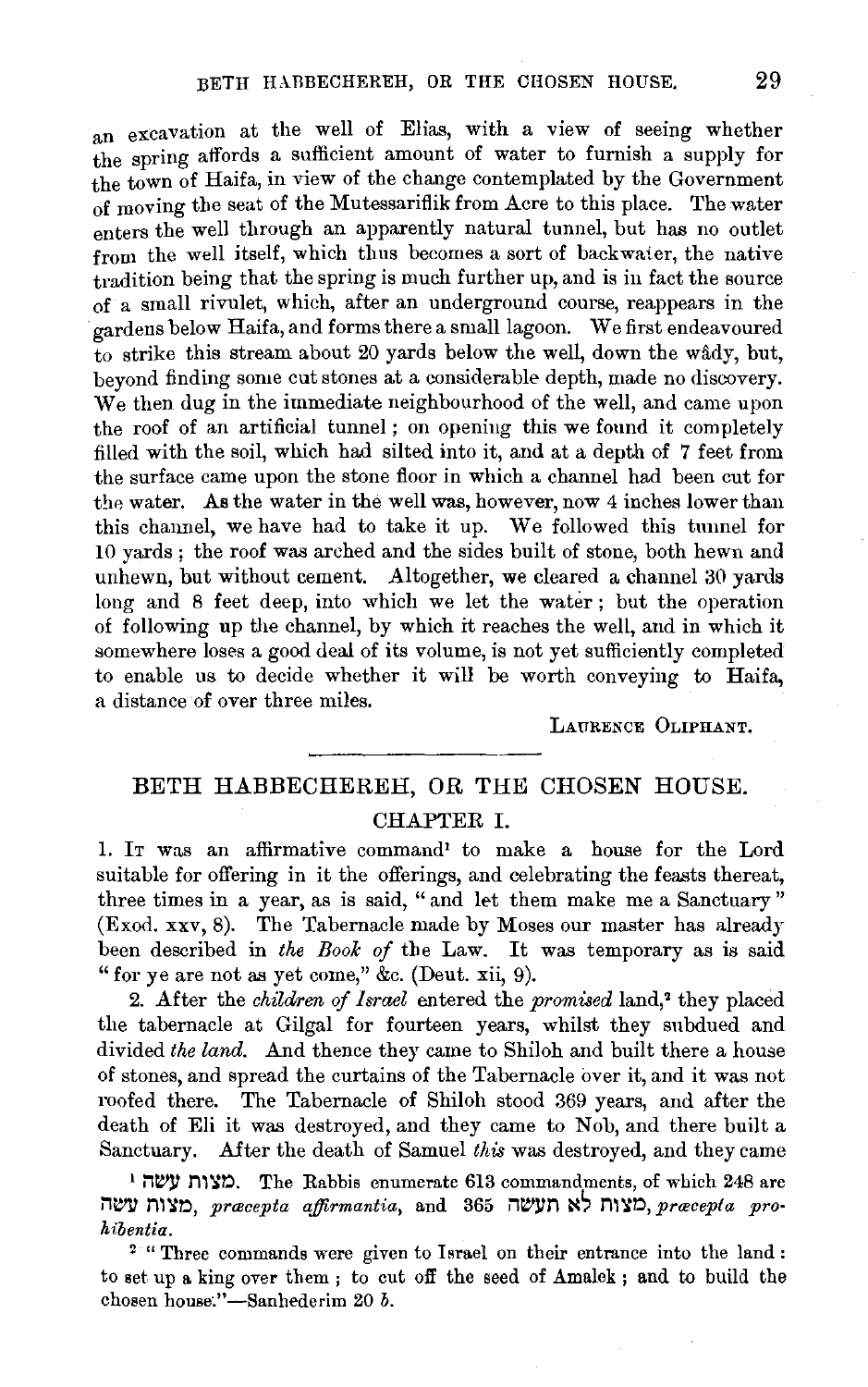to Gideon and built there a Sanctuary, and from Gibeon they came to the eternal house, and the days of Nob and Gibeon were 57 years.

J. After the Sanctuary was built at Jerusalem, all the other places were unlawful for building in them a house for the Lord and offering in them offerings (Deut. xii, 11, 14). And no other was called a house for all generations, except that at Jerusalem only and on Mount Moriah, 3 of which it is said, " then David said, this is the house of the Lord God, and this is the altar of the burnt offering of Israel" (1 Chron. xxii, 1), and he said "this is my rest for ever."  $(Psalm cxxxi, 14.)$ 

4. The building which Solomon built has been already described in the *book of* Kings, and the building to be built in the future, although it is written in Ezekiel, is not fully described and explained. The men of the second house (which they built in the days of Ezra) built it like the building of Solomon, and after the appearance of the things• explained in Ezekiel.

5. And these are the things which were fundamental in the building of the house.<sup>5</sup> They made in it a holy *place*, and a holy of holies, and there was in front of the holy *place* a certain place which was called the porch, and these three were called הירף, hekhal, the Temple.<sup>6</sup> And they made

 $\sigma$   $\mathcal{X}$   $\mathcal{Y}$   $\mathcal{Y}$   $\mathcal{Y}$   $\mathcal{Y}$   $\mathcal{Y}$   $\mathcal{Y}$   $\mathcal{Y}$   $\mathcal{Y}$   $\mathcal{Y}$   $\mathcal{Y}$   $\mathcal{Y}$   $\mathcal{Y}$   $\mathcal{Y}$   $\mathcal{Y}$   $\mathcal{Y}$   $\mathcal{Y}$   $\mathcal{Y}$   $\mathcal{Y}$   $\mathcal{Y}$   $\mathcal{Y}$   $\mathcal{Y}$   $\mathcal{Y}$   $\mathcal{Y}$  were permitted, and the prior of the prices was elected the fight places were permitted, and the priestly functions were performed by the first-born of families. After the erection of the Tabernacle the high places were forbidden, and the priestly functions were performed by the priests ; the most holy offerings were eaten within the hangings, the less holy in all the camp of Israel. 5. When they came to Gilgal and made the high places lawful; the most holy offerings were eaten within the hangings, the less holy in any place.  $\overline{m}$ .  $\overline{m}$  when the same to Shiloh high places were forbidden. *to the Tabernacle Common ingurances* were forough. There was no root the Taberhacie there, but a most of some below and curtains above. And  $t$  the hangings hanging in and the second titles in an angle from which is an angle from which which which which which which we have  $t$  and  $t$  and  $t$  and  $t$  and  $t$  and  $t$  and  $t$  and  $t$  and  $t$  and  $t$  and  $t$  and the hangings, and the less holy and the second tithes in any place from which *Skilok* could be seen. 7. When they came to Nob and Gibeon, they permitted the high places ; the most holy offerings were eaten within the hangings, and the less holy in all the cities of Israel. 8. And when they came to Jerusalem, high places were forbidden, and were never afterwards permitted, and this was the 'inheritance.' (Deut. xii, 9.) The most holy offerings were eaten within the hangings *(i.e.,* the wall of the court), and the less holy and the second tithes  $W_{\text{tot}}$  (c.e., the wall of the court), and the less holy and the second three  $T$  and the wall (of defusatell— $R$  as  $n$ ). The Gamara adds (zev. 118  $\theta$ .): " The Rabbis teach that the days of the Tabernacle of the congregation in the wilderness were forty years, less one; the days of the Tabernacle of the congregation at Gilgal fourteen, seems whilst the year subduing the seven whilst they were subduing, and seven whilst egation at crigal fourteen; seven whilst they were subduing, and seven whilst they were dividing, the land, the days of the Tabernacle of the congregation at Nob and Gibeon fifty-seven. It remained at Shiloh three hundred and seventy years less one." 4 Or " in some things like.''

<sup>6</sup>*Cf.* Middoth ii, 5 ; iii, 1 ; ir, 2.

 $\mathcal{C}\mathcal{F}$ : Middoth ii, 5 ; iii, 1 ; iv, 2. Its wider sense, as in Josephus, B. J. V,  $\pi$  , 3. Its Ushbal pures, in its wider sense, as in Josephus, B. J. V,  $\pi$  , 3. Its were to be wished that the precision of nomenclature here aimed at by our were to be wished that the precision of nomenclature here aimed at by our author had always been observed. But this is far from being the case. The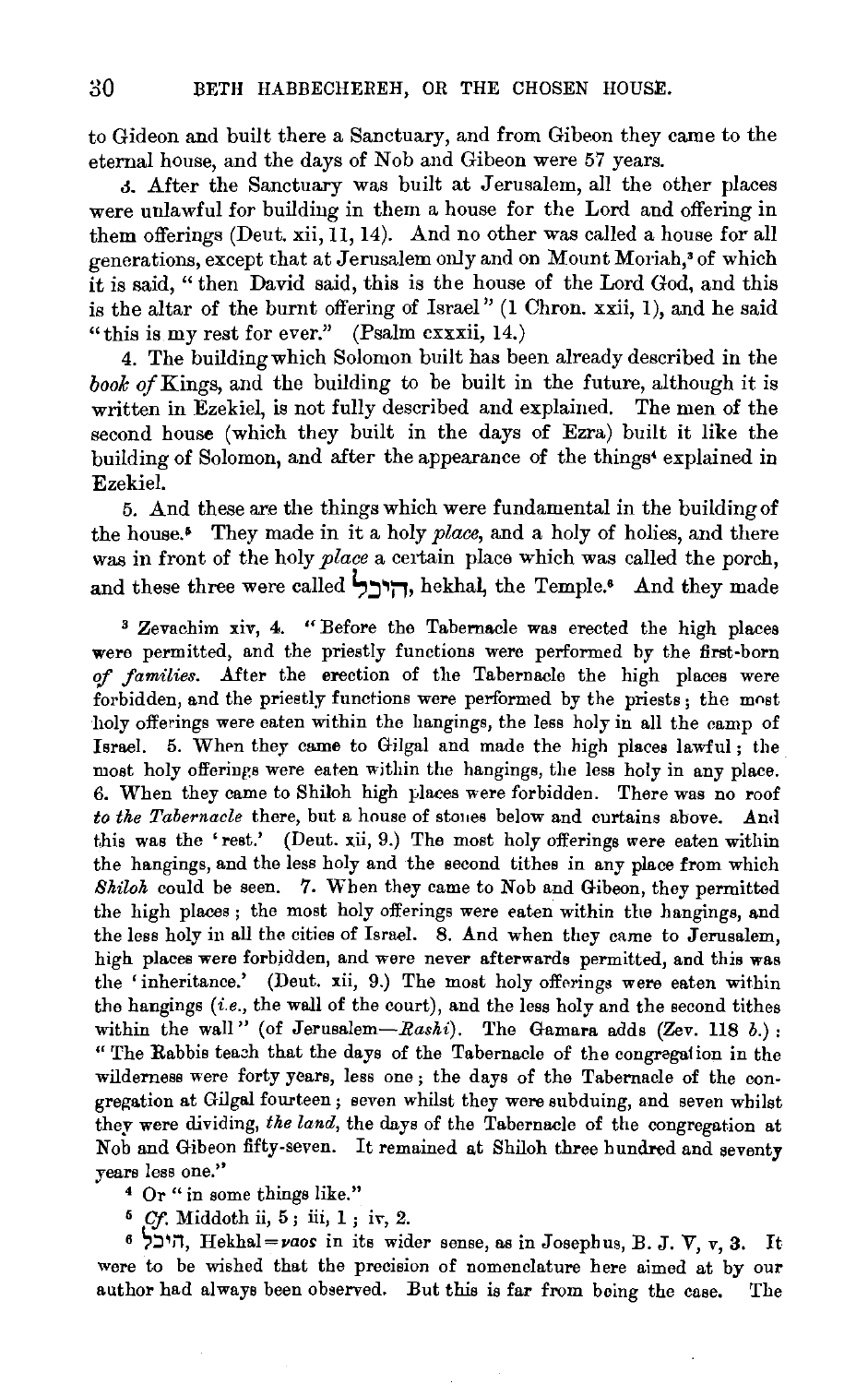another outer boundary surrounding the temple distant from it like the hangings of the court *of the Tabernacle* which was in the wilderness, and all that was surrounded by this boundary,' which corresponded<sup>8</sup> to the court of the Tabernacle of the congregation was what was called the court, and the whole was called the Sanctuary.•

6. And they made vessels<sup>10</sup> for the Sanctuary, an altar for burnt sacrifices and other offerings, and a sloping ascent by which they went up to the altar, and its place was in front of the porch, a little<sup>11</sup> to the south : also a laver with its base, to sanctify<sup>12</sup> from it the hands and feet of the priests for the service, and its place was between the porch and the altar, a little to the south, so that it was on the left of a person entering the Sanctuary ; also they made an altar for incense, and a candlestick and a table, which three were inside the holy *place,* in front of the holy of holies.

7. The candlestick *stood* on the south, to the left of a person entering, and the table on which was the shewbread to the right, and both of them on the outer side of the Holy of Holies, and the altar of incense stood between them both a little to the outside." And they made within" the court boundaries marking the limits of Israel and of the Priests" and they built there houses for the other requirements of the Sanctuary, and each of these houses was called a chamber."

8. When they built the Temple and the court, they built of large stones, and if they did not find stones, they built of bricks.<sup>17</sup> And they

Talmud repeatedly speaks of the porch and the temple S::~~i11 l:l1',~ (Yoma 12 *a,*  Megillah  $26a$ ), and Maimonides himself has elsewhere distinguished between the <sub>Title</sub> and the Holy of Holies *(infra, vii, 22)*.

' Exodus xxxviii, 9.

s **)lll::l** "like the appearance of."

<sup>9</sup> *Cf.* Middoth ii, 3; iv, v, for the contents of thi paragraph. The concluding sentence " and the whole was called the Sanctuary," כוקדש, mikdash, is an inference from such passages as Middoth i, 1.

1o Pots, pans, shovels, tongs, instruments of music, &c. The word *Kelim,*  l:l~',::~ has a very wide signification. *Cf.* Exodus uvii, 19.

<sup>11</sup> Literally "drawn to the South."

12 To wash.

 $13$  Literally "the altar of incense drawn from between them both towards the outside." In Yoma, 33 *b,* it is said" we are taught that the table was on the north two cubits and a half from the wall, and the candlestick on the south two cubits and a half from the wall. The altar was between and stood in the middle drawn towards the outside," *i.e.,* towards the porch.

<sup>14</sup> Literally " in the midst or inside."

15 Middoth ii, 6.

<sup>16</sup>il::l~', *liskah.* Middoth i, **1,** 5, 6; v, 4, and in very many other places in the Talmud.

17 The opinion that bricks were employed in the construction of the Temple appears to be derived from a passage in Mechilta (מובח ארמה), page 74, Friedmanu's edition, Vienna 1870), where, commenting on Exodus xx, 25, it is argued "thou wilt make me an altar of stone" is a permission, not a duty; and what but this does it teach *?* that if it is desired to make an altar of stone, let it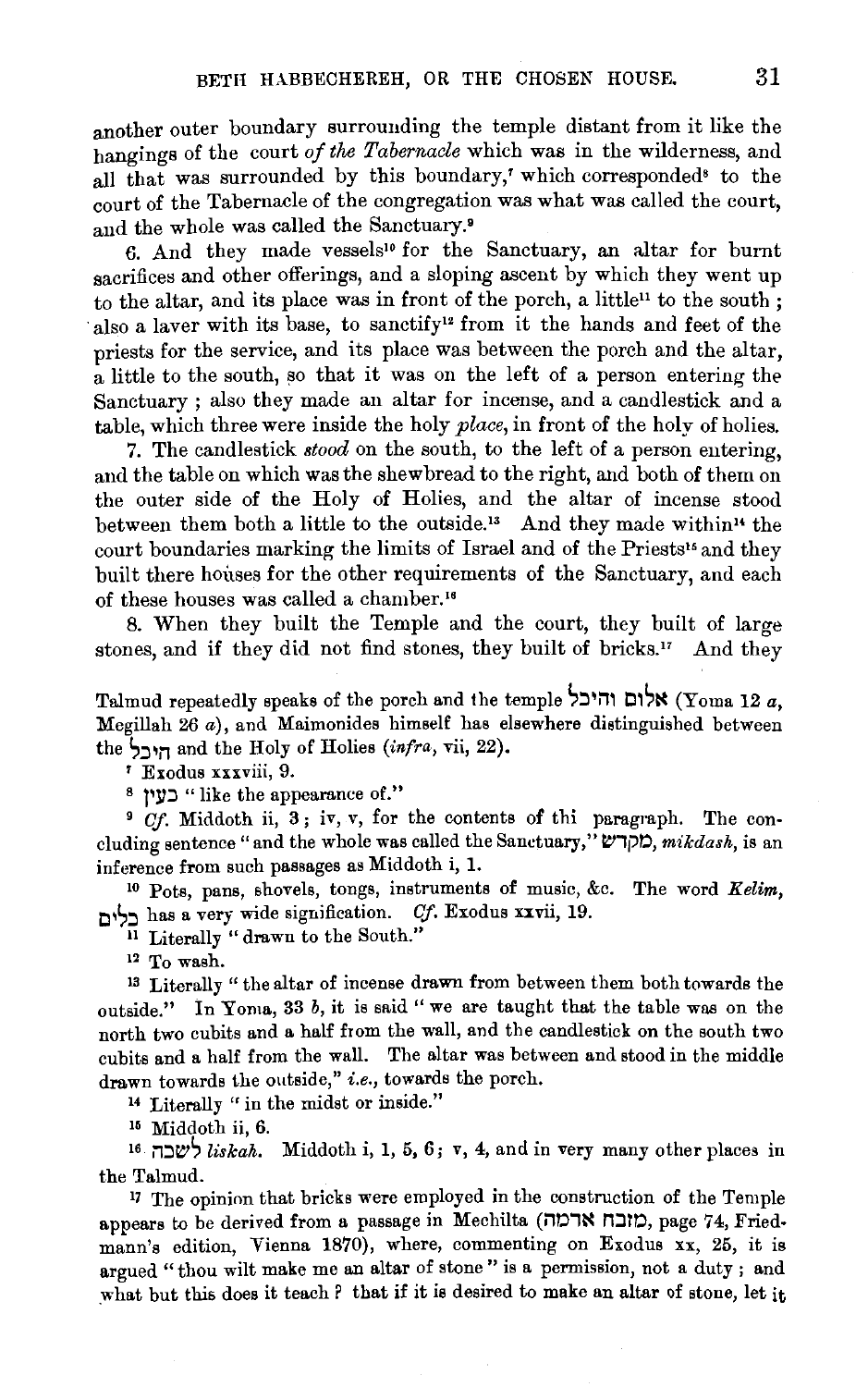did not cut the stones of the building in the mountain of the house, but. they cut and fitted them outside, and afterwards brought them in for the building, as it is said "great stones, costly stones, *and* hewed stones, to lay the foundation of the house" (1 Kings v, 17) and, "neither hammer nor axe, nor any tool of iron was heard in the house while it was in building "18 **(1** Kings, vi, 7).

be made of stone ; if of bricks, let it be made of bricks. And if this power of election was permitted in the case of the altar (which was peculiarly sacred),  $\dot{a}$ *;ortim·1:* it might be permitted in reference to everything else (t:JIS:m ~:l, *every vessel)* in the Sanctuary. Yet it is to be observed that the opinion here expressed in reference to the passage "thou will make me an altar of stone" was not regarded as authoritative. *(Vide infra,* i, 13.)

<sup>18</sup> Mechilta, p. 74. The rabbinical writers appear always to assume that in the building of the second temple, as in the building of the first, the stones were not cut and dressed on the spot. The great pillar lying within the Russian compound at Jerusalem, which not improbably was intended for Herod's cloisters, has its upper surface partially dressed, and the discovery of a flaw appears to have caused it to be abandomed before completion. Another pillar of about the same size, smoothed on as much of the surface as could be reached before the stone was separated from the rock, was discovered a few years ago about 200 yards south-west from the same spot, and it hence appears probable that the great stones of the later temple were dressed in the quarry. The pillar of smaller size which may be seen still joined to the rock on the north of the old road to Lifta, although cut into shape, has not been smoothed.

In Sotah, 48 *b,* is the following passage bearing upon this subject: "After the Holy House was destroyed the worm Shamir ceased," &c. (Mishna ix, 12). The Rabbis teach that it was by means of the Shamir that Solomon built the Holy House, as is said, ''and the house when it was in building was built of perfect stone from the quarry" *(unbehauene Steine des Steinbruchs-Gesenius)*  (1 Kings vi, 7), The words are. to be interpreted literally. The words of Rabbi Judah Rabbi Nehemiah said to him. Is it possible to say so, when it has been said, all these stones were "costly stones, &c., sawed with a saw? " **(1** Kings vii, 9), and if so, how are we taught to say that there "was not heard in the house the *sound of hammer,* &c., while it was in building?" **(1** Kings vi, 7). Because they prepared the stones outside, and brought them in. *(Cf.* Meehilta, eh. **ארמה**.)

Rab said, ".the words of R. Judah appear to refer to the stones of the Sanctuary, and the words of R. Nehemiah to the stones of his (Solomon's) house. And *in reference to the opinion expressed by* R. Nehemiah, for what purpose did the Shamir come? It.was required for this, as we are taught, that those stones *(the 8tones of the breast-plate),* were not written with ink, because it is said " like the engravings of a signet" (Exodus xxxix, 14). And they did not engrave them with a chisel, because it is said "in their fulness" (inclosings A. V.) (Exodus xxxix, 13), but they wrote upon them with ink and showed the worm to them from the outside, and they became opened by themselves just as a fig becomes opened in the hot days, and there was no loss *of substance;* like a plain which becomes channeled in the days of the great rains without loss. The Rabbis teach that the Shamir was a creature like a barley corn, and was created in the six days of the Creation, and there was no hard thing that could stand before it. How did they preserve it? They wrapped it in a mass (literally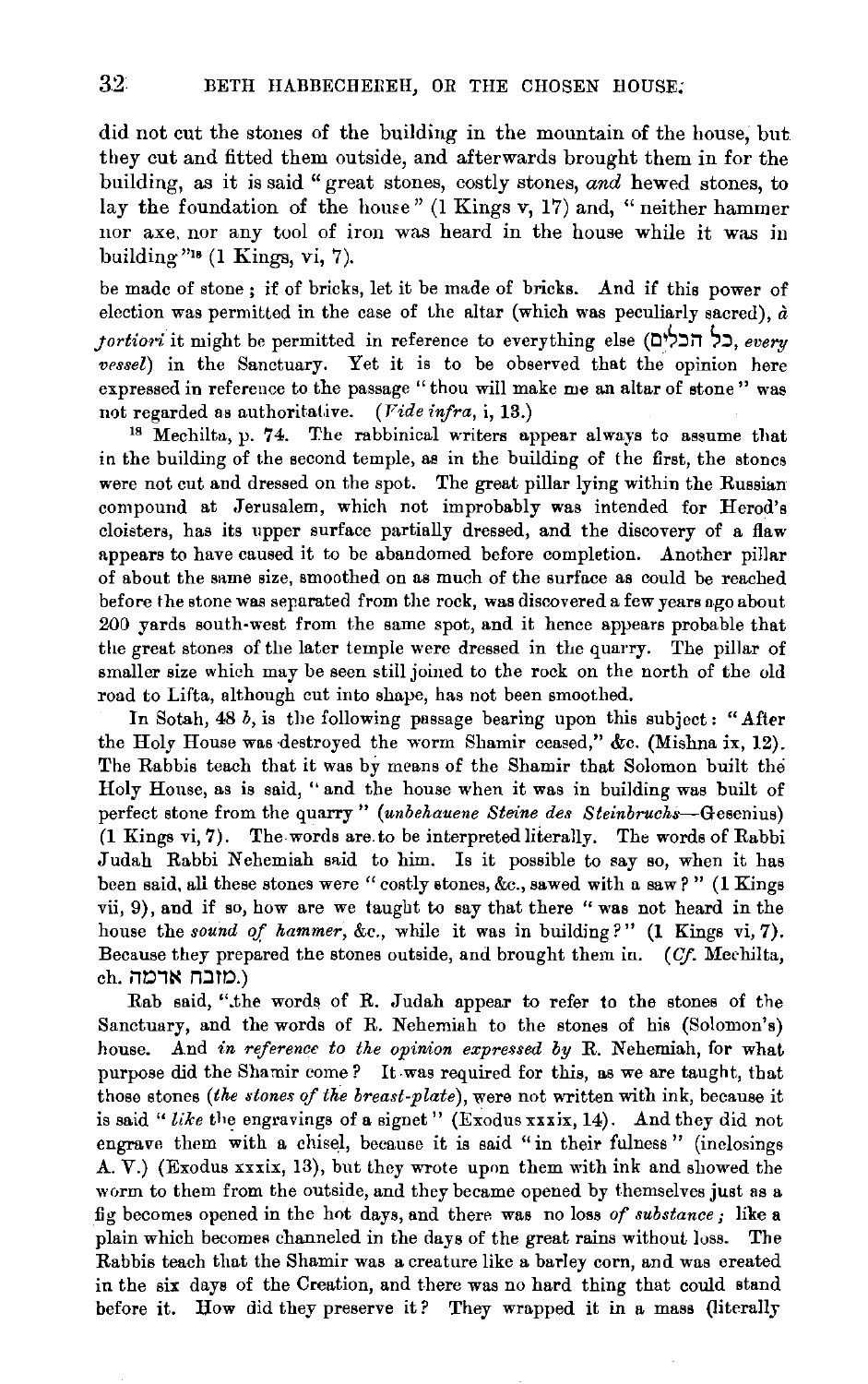9. And they did not build in it any projection of wood, but either of stones, or of bricks and lime ; and in all the court they made no porches  $(e^x)$  of wood, but either of stones or of bricks.<sup>19</sup>

10. And they paved the whole court with costly stones, and if a stone was dislodged, notwithstanding that it remained in its place, it was profane so long as it moved, and it was unlawful for the officiating priest to stand upon it at the time of the service until it was fixed in the earth.20

11. And it was a command to strengthen in the best manner possible

sponge) of wool, and put it into a leaden casket filled with barley bran." This worm is said by R. David to have been brought by an eagle from Paradise (שמיר. Talm. שמיר).

 $19$  This is founded upon Deut. xvi, 21, which by the Talmudists is held prohibit the placing any wooden erection near the altar (Tamid 28  $b$ ). Two difficulties arise out of this passage, namely, 1, that there was in the south side of the court a chamber of wood (Midd. v, 4), and 2, that there was, according to Middoth, our author, and other writers, a wooden balcony surrounding the inside of the court of the women. The first is met by supposing that the chamber in the court was not constructed of wood, but was for the storing of (picked) wood (Midd. ii, 5) for the altar; and in reference to the second, it is suggested, 1, that the expression "near unto the altar of the Lord" was applicable only to that portion of the temple which was inside of the gate Nicanor, and 2, that the balconies for the women were only temporary, being put up for the rejoicings at the Feast of Tabernacles which took place in the *beth hashshaavah* which was in the court of the women. (Succah v, 1; Piske Toseph. ad Midd.) The beams of cedar wood which passed between the front of the temple and the porch, and the cedar roofs of the little pillars by the slaughtering place, were not considered to be projections. For the *exhedra* in the court, see Tamid i, 3, where it is related that the priests and their overseer, when they passed out of Moked into the court early in the morning, divided into two companies, the one going by the *exkedra* towards the east, and the others going by the *exkedra* towards the west." The Gamara explains that these *exhedrce*  were of masonry. Once in seven years, on the first day of the Feast of Tabernacles, a pulpit of wood was erected in the court of the women, from which the king read portions of the law (Sotah vii, 8).

 $20$  Zevachim ii, 1, 24 *a*. A priest (whilst receiving the blood) might not sit nor stand upon any vessel, or upon a beast, or upon the foot of a fellow-priest. If he chose to stand upon one leg whilst performing his service he was at liberty to do so, but not when he had no service to perform. In connection with the stones of the pavement the student of the Mishnas will remember the story in Shekalim vi,  $2:$  "It happened that as a priest was engaged in his duties he noticed that *one part* of the pavement was changed in appearance from the rest. He came and told his companions, but before he could finish the account he died. and they knew that there the ark was certainly hidden." This priest had a blemish, and was employed in picking wood for the altar (Midd. ii, 5), and it was in consequence of this tradition that the families of Gamaliel and Hananiah were accustomed to make obeisance towards the chamber of wood in the court of the women.

D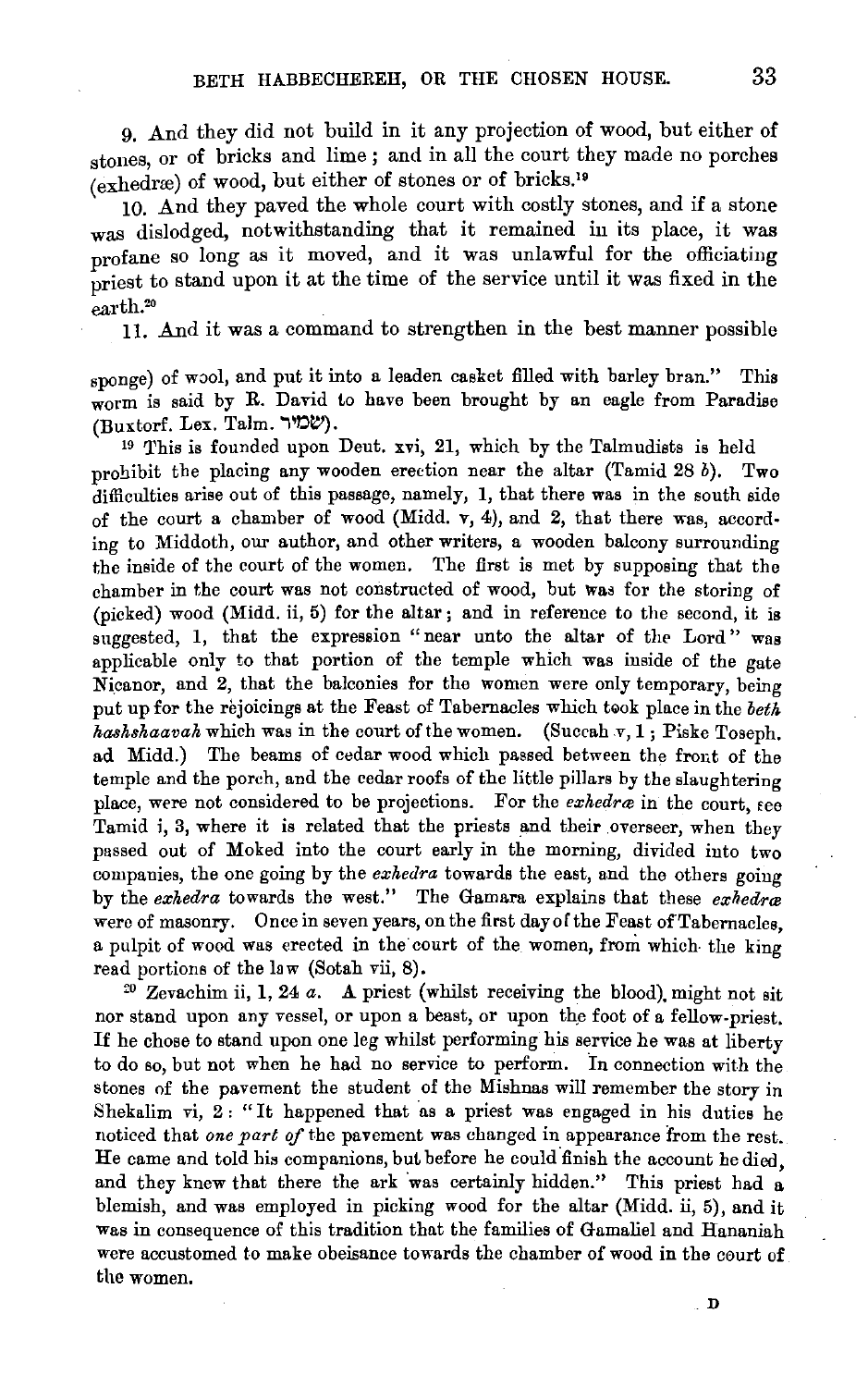the building, and to raise it as high as the means of the congregation permitted, as is said (Ezra, ix, 9) "to set up the house of our God." And they adorned and beautified it according to their power, and if they were able to overlay it with gold<sup>21</sup> and to magnify the work of it, lo, that was a good deed !22

12. They did not build the Sanctuary by night, as is said (Numb. ix, 15), "on the day that the tabernacle was reared up," by day they reared *it* up, not by night.<sup>23</sup> And they were employed in building from the rising of the morning until the stars came out.<sup>24</sup> And all were obliged to assist in the building, both by their own individual exertions and by their means, men and women, as in the Sanctuary in the wilderness.<sup>25</sup> They did not intermit the instruction of children in the schools for the building,<sup>23</sup> nor did the building of the Sanctuary annul a feast day.

13. They made the altar of stone<sup>27</sup> masonry only, and that which is said in the Law, "an altar of earth thou shalt make unto me" (Exod. xx, 24), *means* that it should be joined to the earth, that they should not build it either upon arches, or over cavities,<sup>28</sup> and that which is said, "if thou *wilt make me* an altar of stone" (Exod. xx, 25), tradition teaches that this is not a permission but an obligation.<sup>29</sup>

<sup>21</sup> Solomon overlaid the whole house, the altar, the doors, the cherubim, and the floor of the house with gold. (1 Kings vi, 22, 28, 30, 32.) 22 iW~~. Literally " a *commandment,"* a *good deed prescribed* by *tke law.* 

<sup>23</sup> Shevuoth 15 *b*.

<sup>24</sup> Nehemiah iv, 21.<br><sup>25</sup> Exodus xxxv, 22, 25; xxxvi, 8.<br><sup>26</sup> Shabbath 119 *b.* "They did not intermit the instruction of children in the schools, even for the building of the Sanctuary."

Shevuoth 15 *b*. The work of building the Sanctuary being of less importance than keeping a feast-day was intermitted until the feast-day was over.

*<sup>27</sup>*Some copies wrongly read here J11tJ I:JI~J~, *hewn stones.* 

2S Mechilta 73 *a.* Rabbi Ishmael said, "an altar of earth thou shalt make unto me-an altar joined to the earth thou shalt make unto me, thou shalt not build it upon arches or upon pillars." The compilers of the Gamara adopted this opinion (Zevachim 58 *a,* and 61 b), and Maimonides has followed the Gamara. 29 Mechilta 73 *b.* "Rabbi Ishmael said every 'if ' in the Law is a permission,

not an obligation, except three :-

1. Leviticus ii, 14. "And if thou offer an offering of thy first-fruits," this is an obligation. "If thou sayest is it obligation or only a permission? " we are taught to say "thou shalt offer for the meat-offering of thy first-fruits" (Exod. ii, 14 b), which is an obligation, not a permission.

2. Exodus xxii, 25. "If thou lend money to any of my people," &c., this is an obligation, and if thou say est " is it an obligation or only a permission ? " we are taught to say "thou shalt surely lend him" (Deut. xv, 8), which is an obligation, not a permission.

3. Exodus xx, 25. " If thou wilt make me an altar of stone ; " this is an obligation, and if thou sayest "is it an obligation or only a permission?" we are taught to say "thou shalt build of whole stones" (Deut. xxvii, 6), which is.an obligation, not a permission. *(Of.* note 1, page 29.)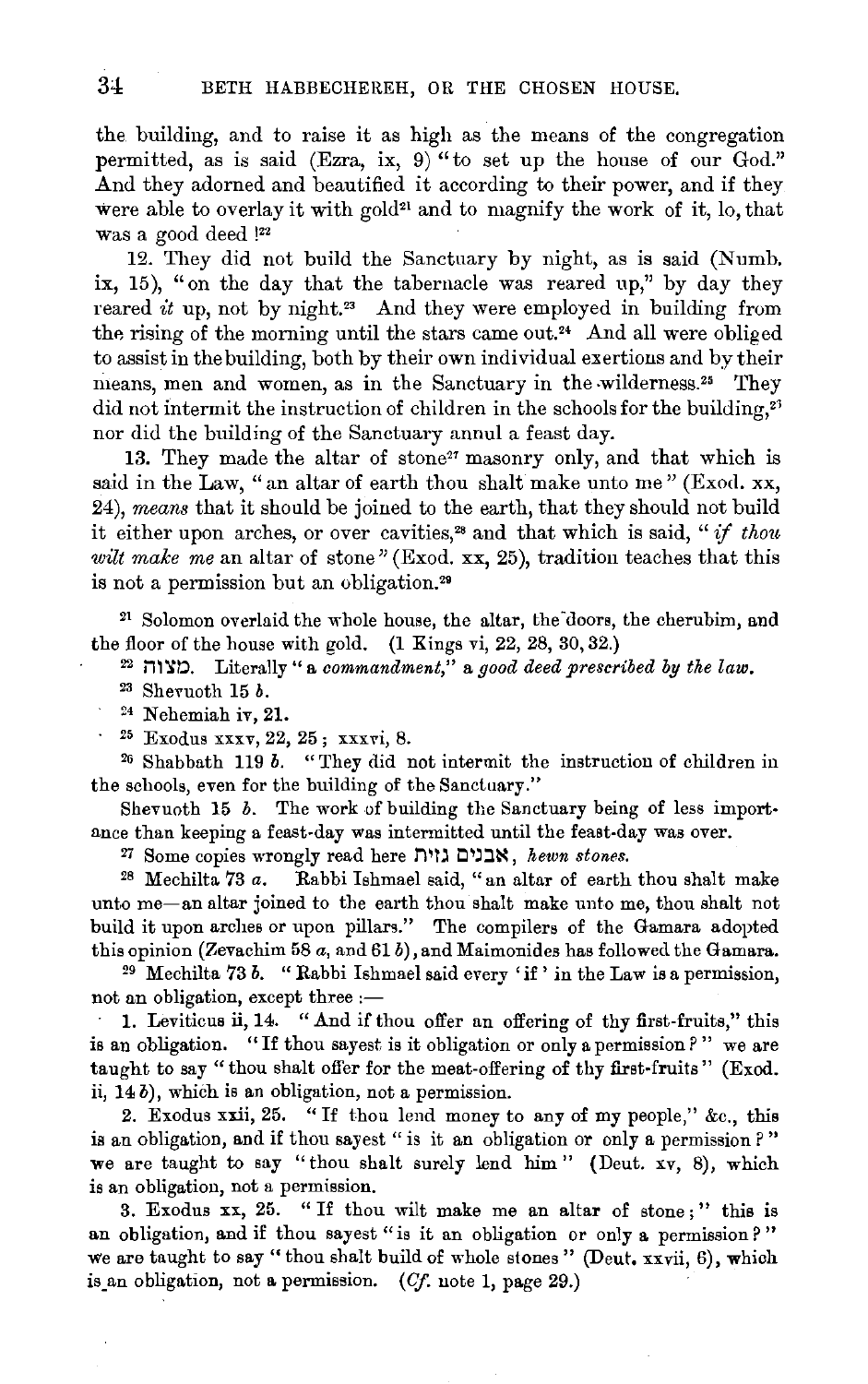14. Every stone which had a flaw in it sufficient to arrest the finger nail, like the knife for slaughtering,<sup>30</sup> lo, that was unlawful for the sloping ascent and for the altar," as is said "thou shalt build the altar of the Lord thy God of whole stones" (Deut. xxvii, 6). And whence did they bring the stones of the altar ? From virgin earth,<sup>32</sup> they dug until they came to a place in which it was evident there had been no work or building, and they brought out the stones from it, or from the great sea,<sup>33</sup> and built with them. And the stones of the temple, and of the courts were , also perfect stones. 34

<sup>30</sup> Few Jewish observances have been held to be of greater importance than the use of a very sharp knife for slaughtering. Whoever slaughtered without first causing his knife to be examined before a rabbi was liable to excommunication (Cholin 18 *a).* One of several methods of examining the knife is by drawing its edge over the finger nail *(ib·id.* 17 *b,* where the subject is discussed at length). "And what constituted a flaw in the altar?" As much *unevenness of surface* as arrested the finger-nail. They repeat, what constituted a flaw in the altar ? R. Simeon ben Jochai said as much as a handbreadth. R. Eleazer ben Jacob said as much as an olive. There is here no contradiction. This (the opinions of R. Simeon and R. Jacob) refers to the lime, and that (the opinion first expressed) to the stones (Cholin 18 *a).* 

<sup>31</sup> That the same rule applied to the sloping ascent as to the altar appears from Middoth iii, 4.<br>32 "The virginity of the earth," הקרקע בתולת הקרקע, Middoth iii, 4.<br>33 In the Tosefoth to Cholin (18 a) it is enquired how they built the altar of

smooth stones since they were not permitted to use an iron instrument for smoothing them, and the *shamir* could not make them so smooth that the finger-nail would not be arrested in passing over them, and says that the meaning of the passage in Zevachim  $(54 a)$  is that they built of small stones in which was no flaw, like the stones of a torrent,  $_{\text{III}}$ . The notion that stones were brought from " the great sea " appears to depend upon the interpretation of the word n1r.l~1Elr.l (Zevachim 54 *a),* which is from a root signifying *fresh, moist.* "Bohu, 1i1:J (A.V., *void,* Genesis i, 2), means those recent stones which were sunk in the abyss, and from which the waters flowed" (Chagigah 12 *a);* and the gloss says, מפולמות (the word in question), has the meaning of moist or recent, <del>חלוח</del>,

34 Maimonides does not mean here by the expression "אבנים שלימות א stones," that the stones of the temple and courts were not hewn, but that they were highly finished. *(Cf. Tamid 26-b, and the gloss; also Sotah 48-b, quoted* above, and Mechilta 74.)

" He that did not see the Sanctuary, with its buildings, never saw beautiful building. Which building was it? Abai said, and some say that R. Khasdai said that was the building of Herod. Of what did he build it? Rabba said באבנים שישא ומרמרא of different kinds of marble. Some say CHLI ii't"lr.lir.l1 l'n1:J of coloured marble; andjwhite marble. One lip projected and one lip receded in order that it might receive the lime (plaster). He thought to overlay it with gold, *but* the Rabbis said to him let it be, it is very beautiful so, for its appearance is like the waves of the sea" (Succah 51 $b$ ; Baba Bathra  $4a$ ). The gloss of Rashi adds "NUW, shisha, coloured marble, neither white nor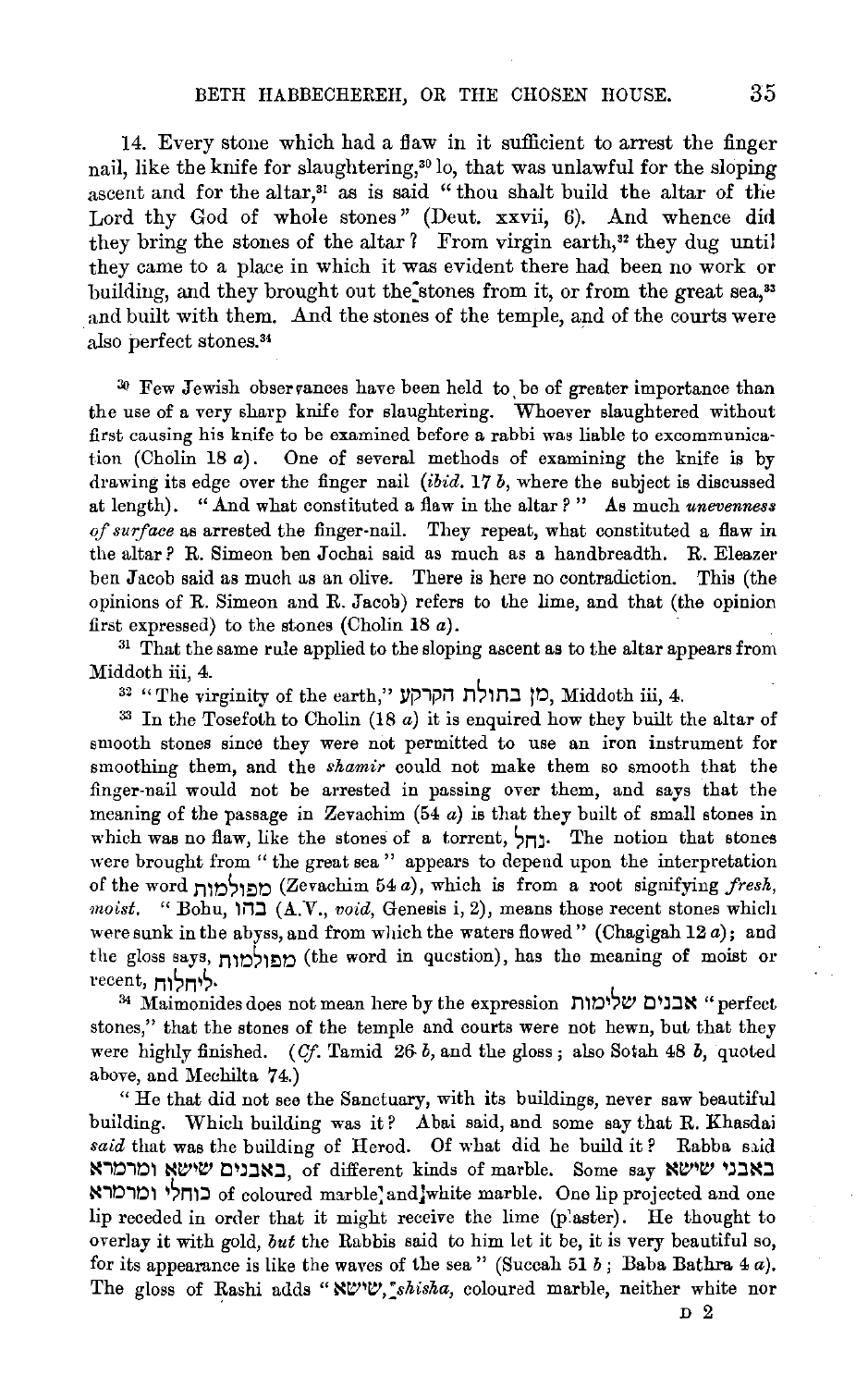15. Stones of the temple and courts which became broken or cut were unlawful, and they could not be redeemed, but where laid by and preserved.<sup>35</sup> Every stone which iron had touched, even though it was not cut, became unlawful for the building of the altar, and the building of the sloping ascent, $^{36}$  as is said "for if thou lift up thy tool upon it thou hast polluted it" (Exod. xx, 25), and whoever should build a stone which iron had touched into the altar was beaten, as is said " thou shalt not build it of hewn stone" (Exod. xx, 25); and whoever built in a stone with a flaw transgressed an affirmative command.37

16. A stone which became broken or touched by iron after being built into the altar or the sloping ascent was unlawful, and the rest were lawful. They whitened the altar twice a year at Passover, and at the Feast of Tabernacles. And when they whitened it, they whitened it with a cloth, and not with an iron trowel, lest it should touch a stone and defile.<sup>38</sup>

17. They did not make stairs to the altar, as is said " neither shalt thou go up by steps unto mine altar" (Exod. xx, 26), but they built a kind of mound on the south of the altar diminishing and descending from the top of the altar to the ground, and this is what was called *Kebesh*,<sup>39</sup> and whoever ascended by steps to the altar was beaten. And whoever should pull down a stone from the altar or from any part of the temple, or from between the porch and the altar with the view of injuring it was beaten, as is said "Ye shall overthrow their altars," &c., and "ye shall not do so unto the Lord your God  $"^{40}$  (Deut. xii, 3, 4).

black, but a kind of yellow, ירוק, called in the barbarian tongue *bis.*  $\alpha$ רמרא, *mm·mora,* white marble. ~~nt:l> *Kochala,* marble coloured, as if stained. "One lip projected," one row of stones went in and one went out. " Like the waves of the sea," because the stones differed in appearance one from another, and the eye in contemplating them moved to and fro, and they appeared like those waves of the sea which are moved and agitated."

<sup>35</sup> That is, they could not be sold or used for any other purpose (Tosefta Megillah, eh. 2).

36 Middoth iii, 4.

• 37 Deuteronomy xxvii, 6. "Thou shalt build the altar of the Lord)hy God of whole stones." '

38 Middoth iii, 4. It happened once at the Feast of Tabernacles that the officiating priest poured the water upon his leg, and the people pelted him with their lemons ("and with stones," gloss) and caused a flaw in the horn of the altar, which they stopped up with a mass of salt (Succah 48 *b;* Zevach. 62 a).

39 Middoth iii, 4 ; Zevachim 62 *b.* " The Kebesh was on the south of the altar."

40 Sifre, page 87, Friedmann's edition, Vienna, 1864. Whence *do we learn.*  that to take away a stone from the Temple, or from the altar, or from the courts is a transgression of a negative commandment? The doctrine is to say "ye shall overthrow their altars," and "ye shall not do so unto the Lord your God" (Deut. xii, 3, 4). Why Maimonides has here mentioned the space between the porch and the altar instead of the courts, does not appear. In the corresponding passage in his treatise, יסודי התורה, 6, 7, he has "from the altar, or from the Temple, or from the rest of the court."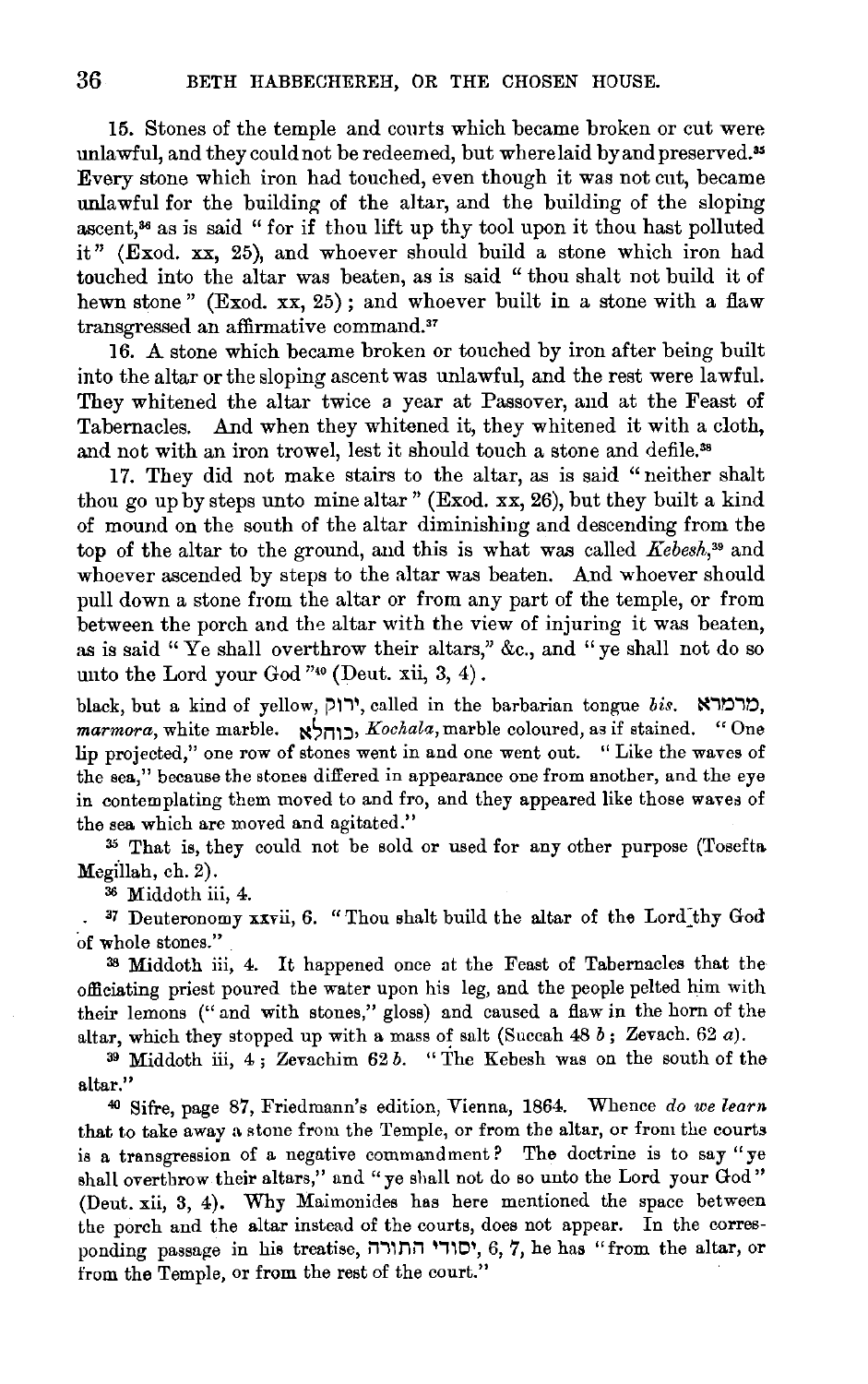18. The candlestick and its vessels, the table *of shewbread* and its vessels, and the altar of incense and all the vessels of service, they made of metal only. And if they were made of wood, or bone, or stone, or of glass, they were unlawful.<sup>41</sup>

19. If the congregation  $\overrightarrow{111}$  was poor, they made them even of tin, and if they became rich, they made them of gold, even the basins, and the flesh hooks, and the shovels of the altar of burnt-offering. And if the community had the power, they made the measures of gold. Even the gates of the court they covered with gold if they were able.<sup>42</sup>

20. All the vessels *of the Sanctuary* were made expressly for sacred use, and such as were made for ordinary purposes could not be used for sacred purposes. Sacred vessels which had ·not yet been used for sacred purposes might be used for ordinary purposes, but after they had been used for sacred purposes, it was unlawful to use them for ordinary purposes. Stones and beams cut for a synagogue could not be employed for a building in the mountain of the house. <sup>43</sup>

## CHAPTER II.

I. THE position of the altar was determined with great care,' nor did they ever change it from its place, as is said, "this *is* the altar of the burnt offering for Israel" (1 Chron. xxii, 1). And in the sanctuary Isaak our father was bound, as is said, "and get thee into the land of Moriah" (Gen. xxii, 2), and it is said in the Chronicles (2 iii, 1), "then Solomon began to build the house of the Lord at Jerusalem in Mount Moriah, where the Lord appeared unto David his father, in the place that David had prepared in the threshing floor of Ornan the Jebusite."

2. And it is a constant tradition<sup>2</sup> that the place in which David and Solomon built the altar in the threshing-floor of Araunah is the place in which Abraham built the altar and bound upon it Isaac. And it is the place in which Noah built when he went out of the ark; and

 $41$  The question of what material it was lawful to make the candlestick is discussed in Menachoth 28 *b.* The prevailing opinion of the Rabbis was that if made of wood, or of bone, or of glass, it was unlawful.<br> $42$  "Because they saw the flesh-hooks were of iron they covered them with tin;

when they became rich they made them of silver; and when they again became rich they made them of gold" (Menachoth 28 *b;* Avodah Zarah 43 a; Rosh Hashshanah  $24 b$ . "Monbaz (Monobasus) the king made all the handles of the vessels of the Day of Atonement of gold, and Helena, his mother, made the candlestick of gold which was at the door of the temple" (Yoma iii, 10). That the gates of the court were covered with gold is related in Middoth ii, 3.

<sup>43</sup> The authority for this paragraph is Tosefta Megillah c, 2. But in the Tosefta there is no mention of stones, &c., prepared for a synagogue; the passage runs, "stones and beams cut for an ordinary *building*," &c.<br><sup>1</sup> "Three prophets came up with them from the captivity . . . . one

testified to them respecting the place of the altar" (Zevachim 62 a).

 $^2$ <sup>2</sup> <sup>2</sup> · מסורת ביד הכל.<sup>1</sup> A tradition by the hand of all,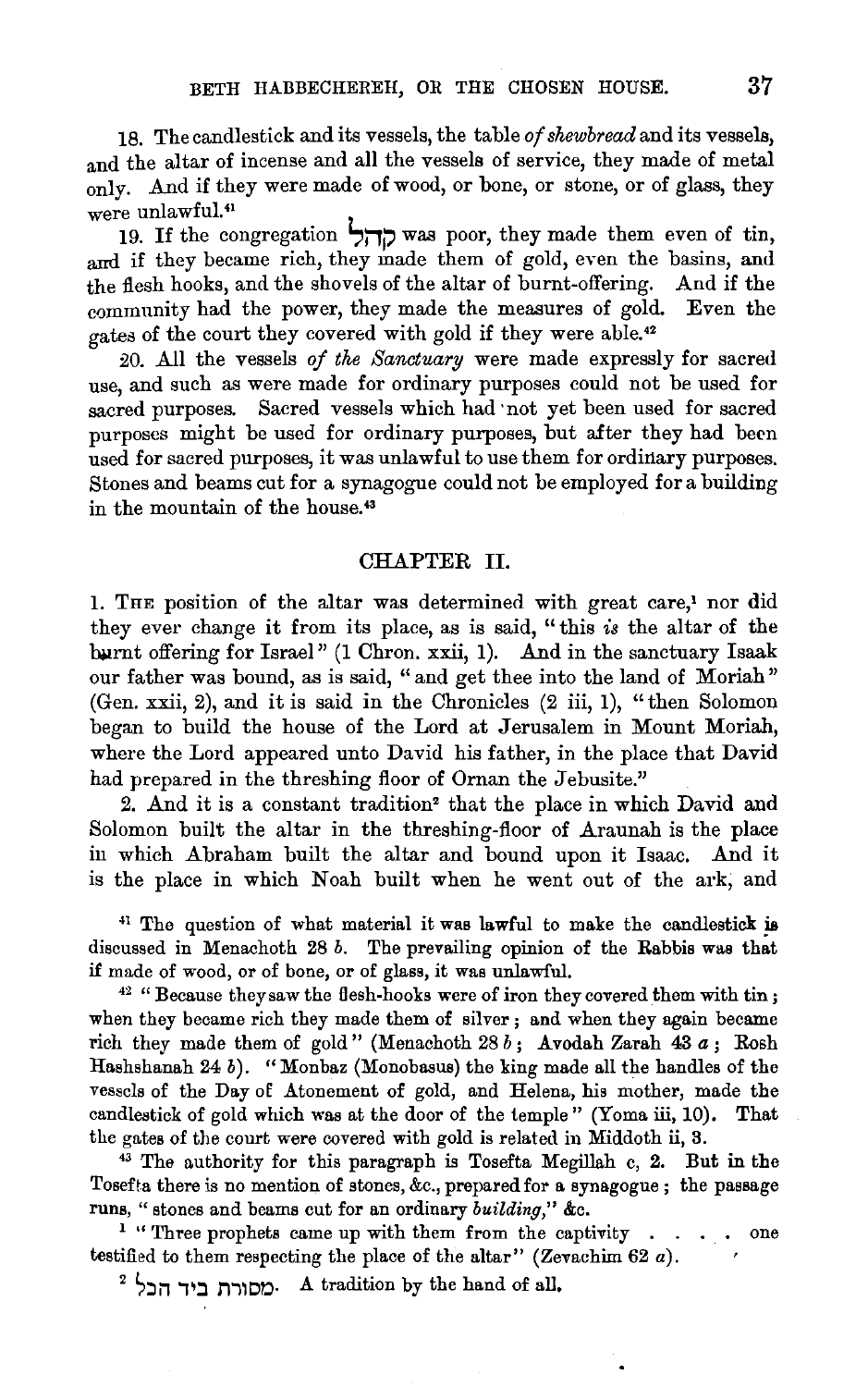it is the altar upon which Cain and Abel offered, and there **[בּוֹם**] the first Adam offered an offering<sup>3</sup> after he was created, and from there he was created. The wise men have said that Adam was created from the place of his redemption.•

3. The measures of the altar were carefully studied and its form was known traditionally. And the altar which the sons of the captivity built they made like the appearance of the altar which is to be built in the future, and nothing is to be added to its measure nor diminished from it !<sup>5</sup>

4. And three prophets came up with them from the captivity; one testified to them respecting the place of the altar, one testified to them respecting its measures, and one testified to them that they should offer upon that altar all the offerings, even though there was no house there.•

5. The altar which Moses made, and *that* which Solomon made, and *that* which the children of the captivity made, and *that* which is to be made in the future all are ten cubits high, each one of them, and that which is written in the Law, "and the height thereof *shall be* three

3 Pirke R. Eliezer, eh. 31; Yalkut Simeon, l~S~ ~ill, **101.** The latter does not mention Adam but only Cain, Abel, and Noah.<br>4 ".And the Lord God formed man of the dust of the ground" (Genesis ii, 7).

"Rabbi Judah ben Pazy said the Holy One, blessed be He, took one spoonful, מלא תרווד אחד, from the place of the altar and created from it the first Adam.  $(Jerus. \text{ Nazir } 56 a, 2 (19 a)).$  **illin has been used as synonymous with**  $\gamma$ **, the** famous incorruptible bone from which the body is to be rehabilitated at the Resurrection (Buxtorf Lex. Talm. 2646).

> "The learned Rabbins of the Jews Write there's a bone, which they call *leuz*, I' th' rump of man, of such a virtue, No force in nature can do hurt to ; And therefore at the last great day, .All th' other members shall, they say, Spring out of this, as from a seed .All sorts of vegetals proceed ; From whence the learned sons of art Os sacrum justly stile that *part."-Hudibras,* iii, 2.

• *Of.* Menachoth 97 and 98.

6 Zevachim 62 *a.* "Three prophets came up with them from the captivity ; one who testified to them respecting the 'altar, and one who testified to them respecting the place of the altar, and one who testified to them that they should offer *offerings* even though there was no house . . . Rabbi Eliezer ben Yacob said three prophets came up with them from the captivity, one who testified to them respecting the altar and the place of the altar, and one who testified to them that they should offer *offerings*, even though there was no house, and one who testified to them respecting the law, that it should be written in the Assyrian character [i.e. square Hebrew]." These prophets were Haggai, Zechariah, and Malachi (Rashi).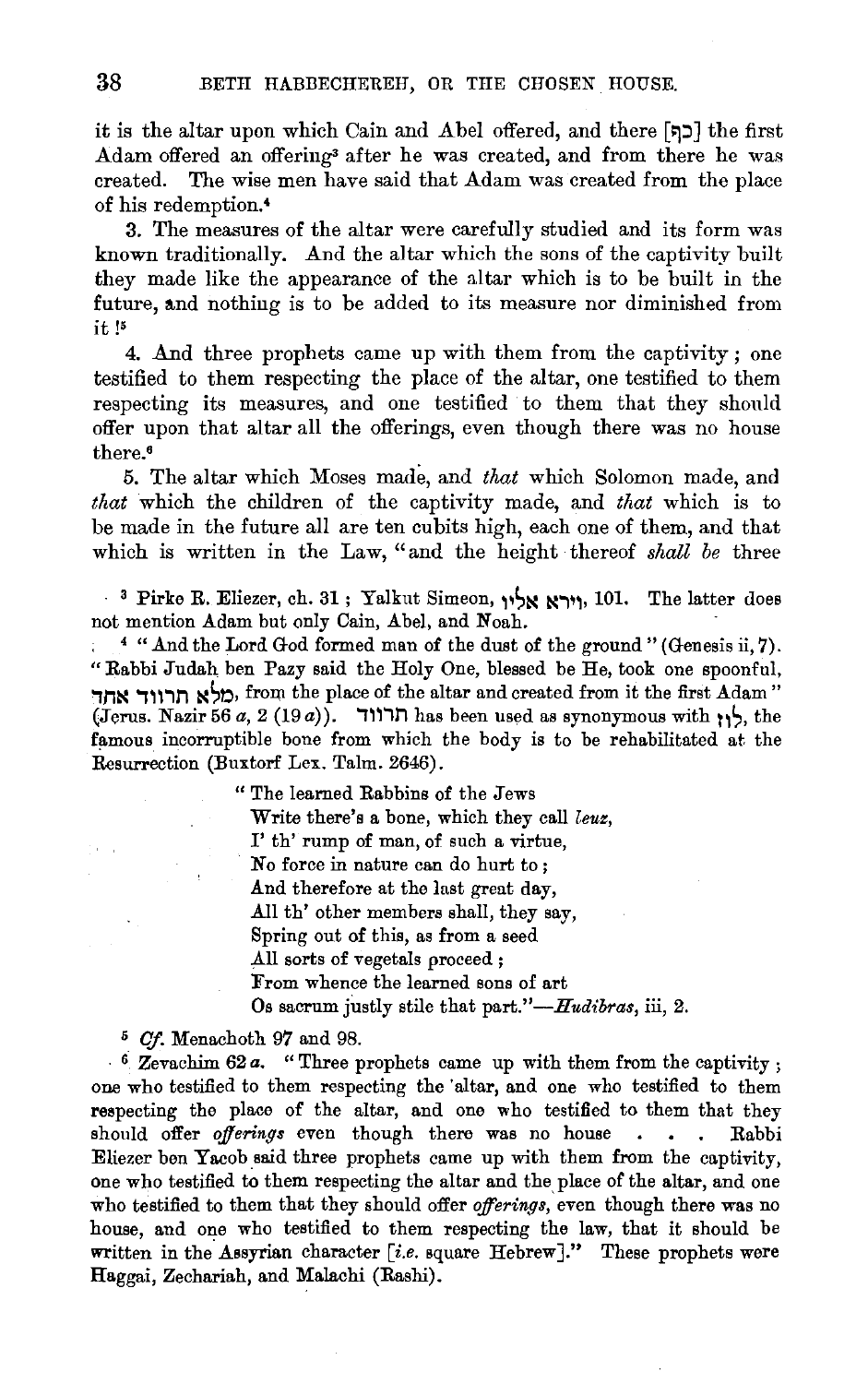cubits" (Exod. xxvii, 1), *refers to* the place of. the pile [fire] only.' And the altar which the children of the captivity made, and also that which is to be built in the future, the measure of its length and of its breadth *is* two and thirty cubits by two and thirty cubits.•

6. Of the ten cubits in the height of the altar some were of five handbreadths and some of six handbreadths, and all the rest of the cubits of the building were of six handbreadths, and the height of the whole altar was fifty-eight handbreadths.•

7. And thus was its measure and its form. It rose five handbreadths and receded five ; this was the foundation. The breadth was now thirty

*7* Zevachim 59 *b*. The doctrine is that the words "and three cubits the height thereof " [Exod. xxxviii, 1], are to be taken literally. The words of Rabbi Judah. Rabbi Jose said "it is said here 'foursquare,' and it is said there 'foursquare ' [Exod. xxxvii, 25, in reference to the altar of incense], as there its height was twice its length, so here twice its length." Rabbi Judah said to him, " and is it not said 'and the court an hundred cubits' [Exod. xxvii, 18: xxxviii, 9], and 'the height five cubits,' &c. [Exod. xxxviii, 18]. Possibly the priest standing upon the top of the altar performing his service all the people could see him from without." Rabbi Jose said to him, "and is it not said 'and the hangings of the court, and the curtain of the door of the court, which is by the tabernacle and by the altar' [Numb. iii, 26], as the tabernacle *was* ten cubits [Exod. xxvi, 16], so also the altar was ten cubits, and it is said 'the hangings of one side fifteen cubits' (Exod. xxvii, 14), and what is the meaning of what we are taught to say 'five cubits?' from the border of the altar upward; and what is the meaning of what we are taught to say 'and three cubits its height?' from the border of the circuit **גבב upward."** Rashi adds this comment, "from the border of the altar upward : upward from the altar its height was five cubits. From the border of the circuit upward: to the place of the horns [three cubits] and downward from it six cubits, and the height of the horn a cubit," which make up the ten. For the height of Solomon's "altar of brass" see 2 Chronicles iv, **1;** for that of the altar to be built in the future, Ezekiel xliii, 14, 15.

s Middoth iii, 1. In Ezekiel xliii, 16, it is said "and the altar *shall be* twelve cubits long, twelve broad, square in the four squares thereof," and the Talmudists in reference to this passage say "it might be that it was only twelve by twelve, but when he said 'in the four squares thereof' it is understood that from the middle he measured twelve cubits to each side." (Menachoth 97 *b* ; Zevachim 59 *b; cf.* Lightfoot 1131). This measurement refers to the upper part of the altar [ $~$ אַראיל], Ariel], and if correct, the lower part, or foundation, would of course be of the dimensions given in the text, namely thirty-two cubits by thirty-two.

<sup>9</sup> Menachoth 97 *a*. "It is taught there (Kelim xvii, 9), that Rabbi Meyer said all the cubits of the Sanctuary were medium cubits, except those of the golden altar, and the horn, and the circuit, and the foundation. Rabbi Judah said the cubit of the building was six handbreadths, and that of the vessels five." Rashi explains that the horn, circuit, and foundation are those of the altar of burnt-offering,' and that the medium cubit was of six handbreadths. The question of the number of handbreadths in the various parts of the altar is then discussed at length. "The altar, how many *handbreadths* had it? Fifty-eight" *(ibid.*  98 *a*). The handbreadth was four fingerbreadths.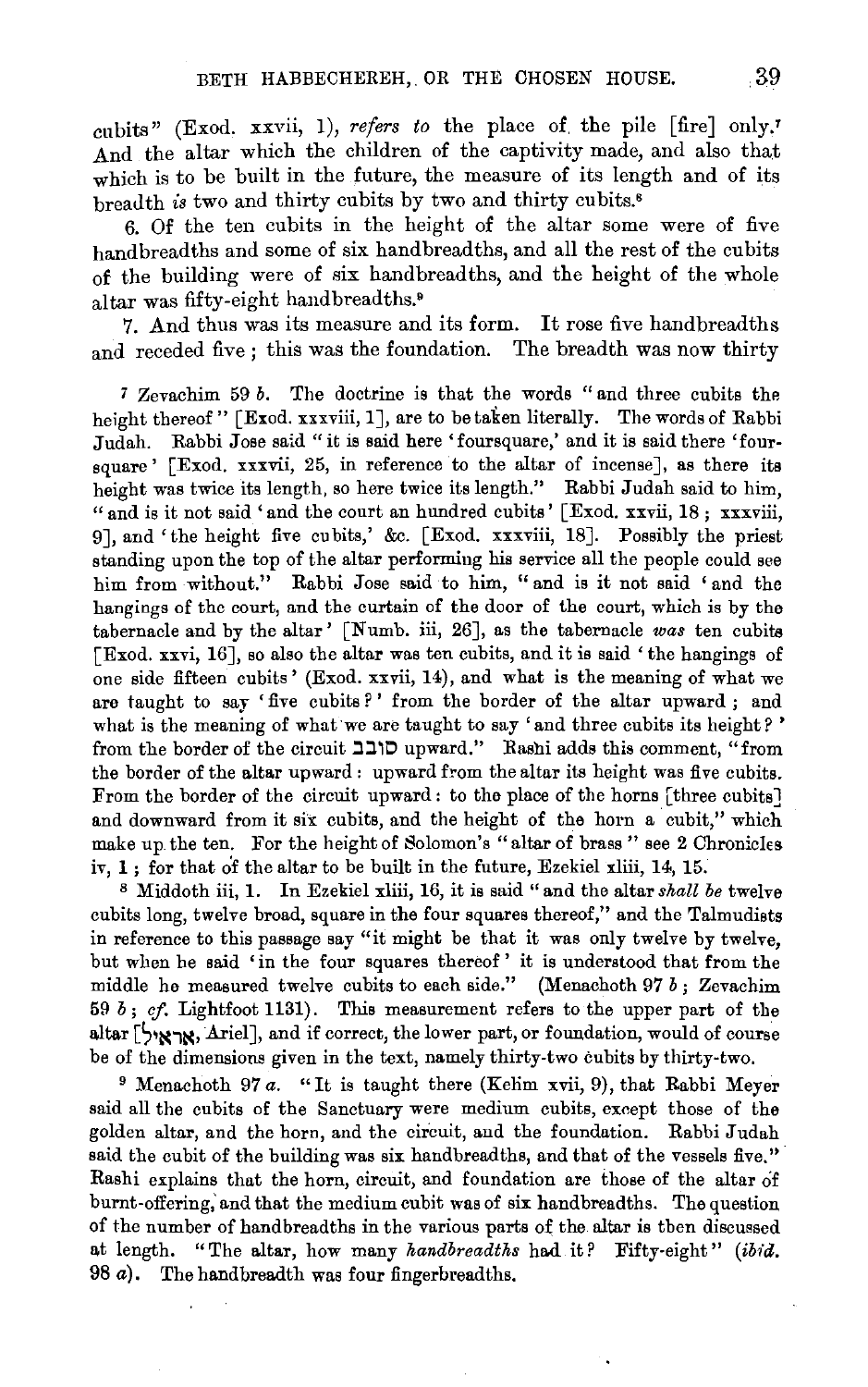cubits and two handbreadths by thirty cubits and two handbreadths. It rose thirty handbreadths and receded five handbreadths, this was the circuit. It rose eighteen handbreadths, this was the place of the pile. Its breadth was now twenty-eight cubits and four handbreadths by twentyeight cubits and four handbreadths.'• It rose eighteen handbreadths, and there receded at the corner of the eighteen" *handbreadths* a square hollow structure at each of the four corners,<sup>12</sup> and the place of the horns was a cubit on this *side* and a cubit on that side all round, and also the place of the feet of the priests a cubit all round, so that the breadth of the place of the pile *was* twenty-four cubits and four handbreadths by twentyfour cubits and four handbreadths.

8. The height of each horn was five handbreadths, and the square of each horn a cubit by a cubit, and the four horns were hollow within,<sup>13</sup> and the height of the place of the pile was eighteen handbreadths, so that half the height of the altar from the end  $\Box$ 0 of the circuit downward" was twenty-nine handbreadths.<sup>15</sup>

9. A red line encircled the middle of the altar (six handbreadths below the end of the circuit) to divide between the upper and the lower bloods,'• and its height from the earth to the place of the pile was nine cubits less a handbreadth."

 $10$  Menachoth 97  $b$ ; cf. Midd. iii, 1. The difference between the measurements given in the Gemara of Menachoth and those given in Middoth arises from the difference in the length of the cubits. The compilers of the Gamara appear to have held that the measurements of Middoth were not intended to be minutely accurate.

n From the circuit upwards to the place of the pile being three cubits, and all the cubits of the height except those of the foundation and horn being cubits of six handbreadths, it follows that from the circuit to the place of the pile was eighteen handbreadths. 12 Zevachim 54 *b.* 

13 Zevachim 54 *b.* 

<sup>14</sup> The circuit seems to have been reckoned as being one cubit of five handbreadths broad and one cubit of six handbreadths high, and hence the expression " from the end of the circuit downward." <sup>15</sup> Menachoth 98 *a*. "The middle of the altar, how many *handbreadths* was

it *high ?* Twenty-nine. From the horns to the circuit, how many *handbreadths?*  Twenty-three. How many less than to the middle of the altar? Six. Hence in Zevachim 65 *a,* and Menachoth 97 *b* and 98 *a* it is said that if the priest standing upon the circuit sprinkled the (lower) blood one cubit below his feet it was lawful. 16 Middoth iii, 1 ; Menachoth 97 *b.* " *The blood* of a sin offering of a bird

was sprinkled below, and that of a sin offering of a beast above. *The blood of*  a burnt offering of a bird was sprinkled above, and that of a burnt offering of a beast below." (Kinim i, 1; cf. Zevach. ii, 1; vi, 2; and vii, 2.) In Zevachim 10 *b* and 53 *a,* it is said " the upper blood was put above the red line, the lower blood below the red line." Rabbi Eleazer, son of Rabbi Simeon, held that the blood of a sin offering of a beast might be put only on the body of the horn or corner, נל גופה של קרן<br><sup>17</sup> The height of the altar from the ground to the pile was eight cubits of six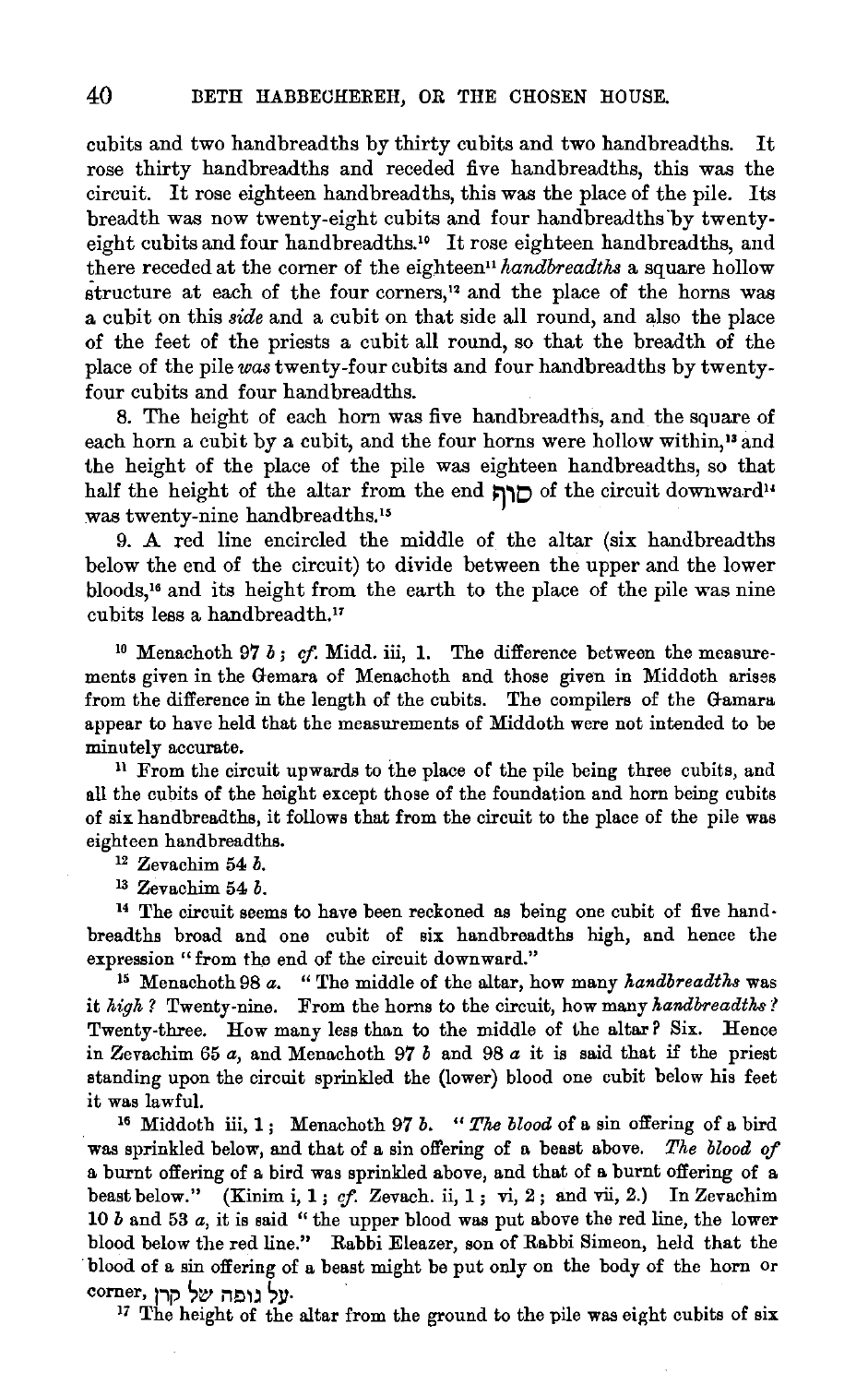10. The foundation of the altar did not surround its four sides like the circuit, but the foundation extended along the whole of the north and west sides, and took up on the south one cubit, and on the east one cubit, and the south-eastern corner had no foundation."

hand breadths each, and one cubit (the lower) of five hand breadths, so that it fell one handbreadth short of nine medium cubits. The tenth cubit was the horn.

la "And the foundation extended all along on the north and all along on the west *sides* of *the altar,* and took up on the south one cubit and on the east one cubit" (Midd. iii, 1). "And there was no foundation to the south-eastern corner. What was the reason P Rabbi Eleazer said because it was not in the portion of the ravener [i.e., Benjamin: "Benjamin shall ravin as a wolf," Gen. xlix, 27], as said Rab Samuel son of Rab Isaak, the altar took up of the portion of Judah a cubit. Rabbi Levi son of Khama said, Rabbi Khama son of Rabbi Khaninah said, a strip **[l)W1** a strap J went out from the portion of Judah and entered the portion of Benjamin, and Benjamin the righteous was grieved thereat, every day desiring to take it, as is said "he fretted thereat every day" (Deut. xxxiii, 12;  $A.\nabla$ . "*the Lord* shall cover him all the day long") wherefore Benjamin the righteous was judged worthy to become the dwellingplace of the Holy One, blessed be He, as is said "and he shall dwell between his shoulders" (Deut. xxxiii, 12). (Zevach. 53 *b,* 118 *b* ; Yoma 12 a; Megillah 26 a.) "What was in the portion of **J** udah? The mountain of the house, the chambers, and the courts. What was in the portion of Benjamin ? The porch, the Temple, and the Holy of Holies, and a strip went out," &c. (Yoma and Megillah, loc. *cit.)* Rashi explains (Zevach. 53 *b)* that the eastern part of the mountain of the house, including the entrance, is here meant, that the chambers were those in the *chel,* and that all the court of the women, and the twenty-two cubits of the place for the tread of the priests and of Israel were called the courts. "Thus," he continues, " the portion of Judah was on the east of the altar and by its side, and the altar took up of his portion a cubit on the east. With the exception of the cubit of the north-eastern corner, all *this side* was in the portion of Judah, which cubit was distant from the corner a cubit. And the strip went out at the south of the altar and entered the portion of Benjamin, for from the place of the tread of *the priests* and upward was the portion of Benjamin at the south of the altar, and the altar took up of it a cubit, and this was the cubit, no~~:~ ~~MW, **היסיד ראוי להיות בה**, in which would have been the receding of the foundation had there been a foundation there, as Mar said (Midd. iii, 1), 'it ascended a cubit and receded a cubit, this was the foundation.'" Some confusion has arisen in reference to this curious point in consequence of the passage in Middoth iii, 1, **ואוכל בדרם אמה**. having been translated "but on the south it wanted one cubit, and on the east one cubit" (Lightfoot 1131), instead of "on the south it took up (or included) one cubit," &c. Rashi (Zevach. 54 *a)* says, "at the south-eastern corner it  $[i.e.,$  the foundation] extended along the eastern side a cubit and no more," and again, in allusion to the projection of the sloping ascent towards the foundation on the south, "towards the place where the receding *of the foundation* was adapted to be, but it was not there." Another note of Rashi's may be added here, "they made a kind of small projection opposite that (the south-eastern) corner to receive the blood of the burnt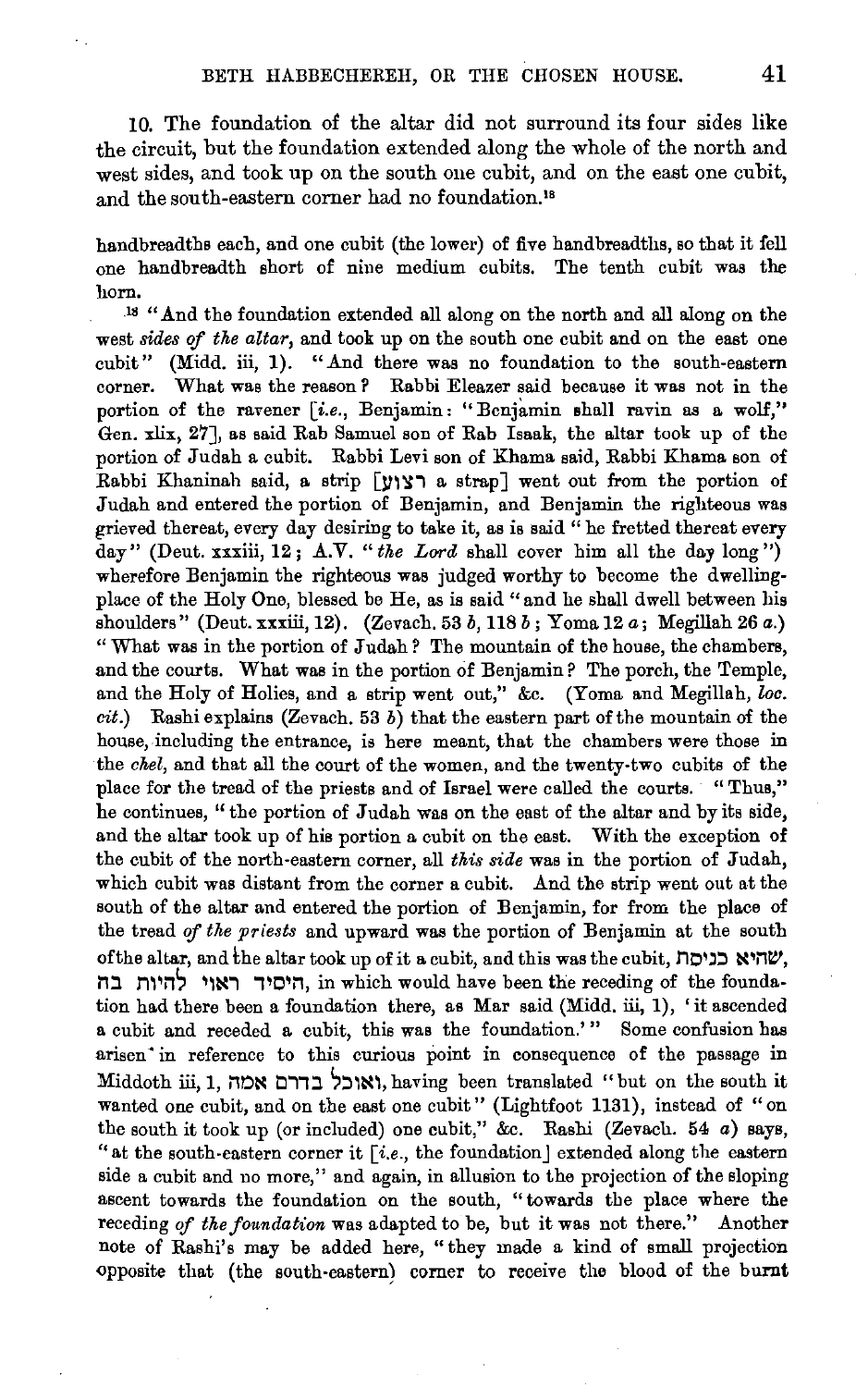11. At the south-western corner were two apertures, like two small nostrils, and these are what were called *sheteen,* 1~n~~. canals, and by them the bloods descended and became mixed at that corner in the cesspool, and went out to the Valley of Kedron. <sup>19</sup>

offerings of birds, that it might not fall upon the ground, and this was called היר המובח, the side of the altar (Levit. v, 9), but it was not called the foundation." This side of the altar is mentioned in Menachoth 98 *b* and Zevachim 65 *a (see* the note of Bartenora on Kinim i, 1). The space between horn and horn is called by the Talmudists ~1::li::l, *Kirkoob.* The Gemara, in Zevacbim 62 *a,* enquires "what was the *Kirkoob* [ A.V. "compass," Exod. xxvii, 5, xxxviii, 4]? Rabbi said it was the ornamented band, **i11::J.** Rabbi Jose, son of Rabbi Judah, said it was the circuit,  $\exists$ ובב . What was the *Kirkoob?* Between horn and horn, the place of the path for the feet of the priests a cubit, because the priests were accustomed to go between horn and horn, therefore it is said the place of the path for the feet of the priests a cubit (Middoth iii, **1),**  and it is written "a brazen grate of network under the compass thereof beneath unto the midst of it" (Exod. xxxviii, 4). Rab Nachman bar Isaak said there were two, one for ornament, and one for the priests that they should not slip off." The gloss of Rashi explains that upon the top of the altar there was "a kind of deep channel, חרוצ עמוך, between the place of the pile and the edge of the altar all round and surrounding the place of the pile, and the breadth of the channel was two cubits, one cubit that part which was between the horns, and one cubit that which formed the path *for the priests,"* and a few lines above this passage he says "and there was a slight eminence around it at the edge of the altar." In reference to the network of brass, the same commentator says "the grate of the network of brass which they put under the compass *of the altar* below as far as its middle surrounded the altar from its middle upward. It was clothed and as it were surrounded with a grating which was made with many holes, נקבים נקבים, like a sieve or fishing net, and it reached upward as far as to below the compass  $Kirkoob$ " . . . . There were two surroundings to the altar which Moses made, one for ornament, and one for the priests that they should not slip off. *The latter extended* round the side,  $\tau$ , from the point where it was six cubits high  $[i.e.,$  the circuit] . . . . That for ornament was the" circuit," ~~10, and the" ornamented band," **p11::l,** about which Rabbi and R. Jose bar Jehudah disputed, and below that circuit they put the grating, and its breadth reached downward to the middle of the altar, and it was a sign to distinguish between the upper and the lower bloods, as is said in Zevachim 53  $\alpha$  . . . "And one for the priests that.they should not slip off ; " " and above on the top of the altar the depression surrounded it like a kind of depressed channel, a slight thing the edge of which might form a little parapet so that the priests should not slip." In reference to the statement that the priests could go between horn and horn he remarks, " the true path for the feet of the priests was inside the space between horn and horn, between the horn

and the pile." 19 Middoth iii, 2; cf. Yoma v, 6, and Meilah iii, 3. These holes were distinct from the two basins or funnels of silver or lime each with a perforated nozzle for the drink offerings. These latter appear to have been on the southwestern part of the altar, since the priest went up by the sloping ascent and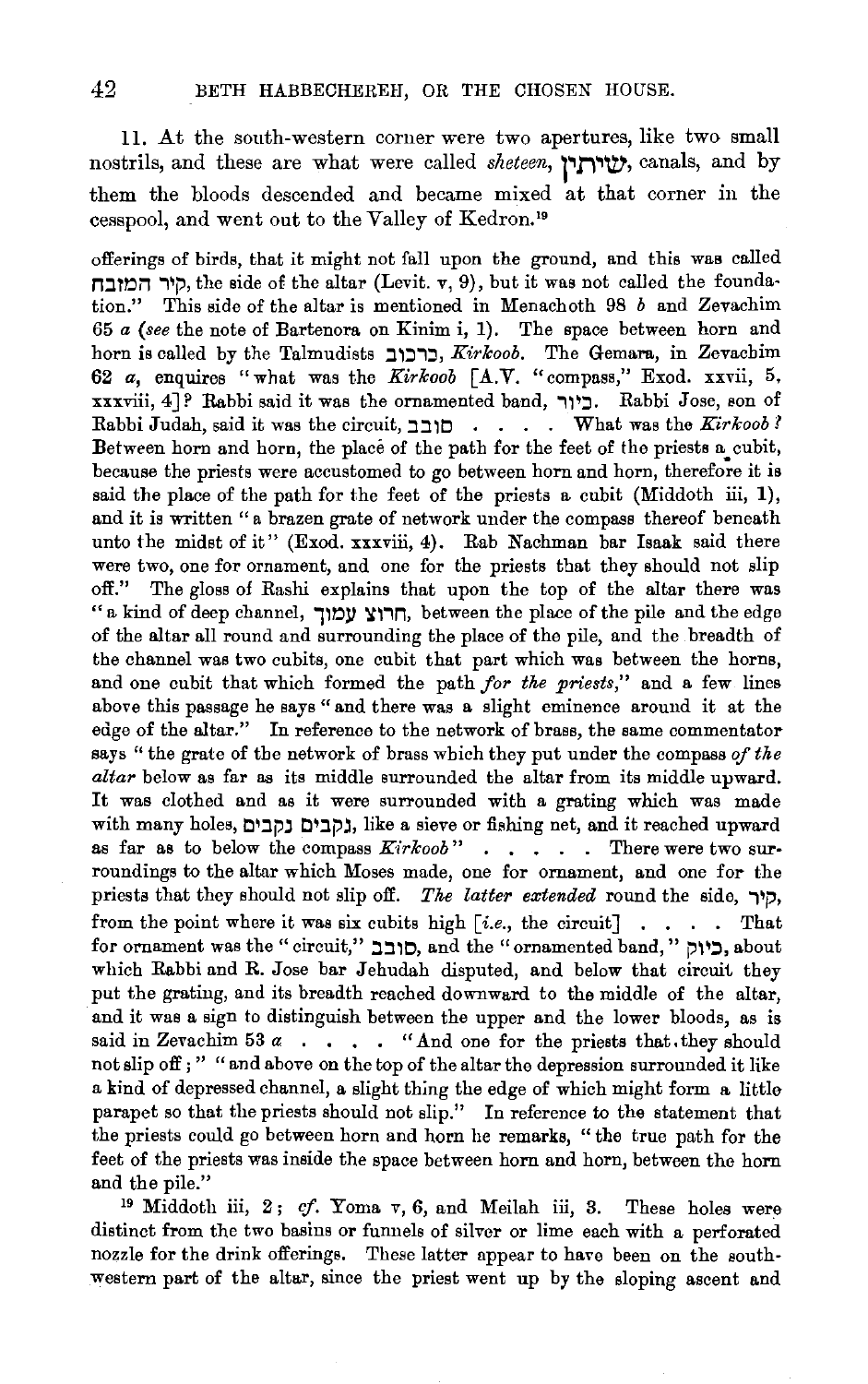12. Below in the pavement at that corner was a place a cubit by a cubit, and a slab of marble with a ring fixed to it, by which they went down to the canal and cleansed it.<sup>20</sup>

13. And a sloping ascent<sup>21</sup> was built to the south of the altar, its length thirty·two cubits by a breadth of sixteen cubits, and it took up upon the ground thirty cubits by the side of the altar, and there was an extension from it a cubit over the foundation, and a cubit over the circuit, $x$  and a small space separated between the sloping ascent and the altar sufficient for the pieces of the sacrifices to be put upon the altar by throwing.<sup>23</sup> And the height of the sloping ascent was nine cubits less a sixth to opposite the pile.<sup>24</sup>

14. And two small inclines proceeded from it by which they went to the foundation and the circuit, and they were separated from the altar

turned to the left to reach them. The western one was for the water, the eastern one for the wine, and the latter had a larger hole than the other because the wine being thicker than the water took longer to run through. It is uncertain whether they were of silver or of lime blackened to look like silver·. The libamina poured into these vessels ran down upon " the roof of the altar, and thence through a hole in the altar to the canals of the altar which were hollow and very deep" (Succah iv, 9, and 48 *b* ; cf. Bartenora *in loc.* ; and also Midd. iii, 2), where the hole in the altar is said to have been four cubits from its southern side, and the cavity beneath also to have extended thus far. 20 Middoth iii, 3; *cf.* Meilah iii, 3. **pn1t::',** *shitin,* seems to have been the

upper and smaller canal, or receptacle, and  $\mathbb{R}$  amah, a larger and lower cavity, whence issued the sewer, a cubit square, through which the water of the court and the blood ran down to the Kidron valley *(cf.* R. Shemaiah in Middoth iii, 2). It does not appear they went into the  $n \times$ , or lower cavity, to cleanse it. This seems to have been always sufficiently flushed by the water of the court.

 $21$  "Thou shalt not go up by steps unto mine altar" (Exod. xx, 20): hence they said let a sloping ascent be made to the altar (Mechilta, יומנה אדמה). For the measurements of the sloping ascent see Midd. iii, 3 ; Zevach. 62 *b.* 

 $22$  Cf. Midd. v, 2, where it is said "the sloping ascent and the altar measured sixty-two" cubits (upon the ground). The altar was thirty·two cubits in length, and the sloping ascent therefore only thirty at its base. The remaining two cubits were those of the part which projected forward towards the altar over the foundation and the circuit, and, as Rashi expresses it, "were swallowed up in the thirty·two cubits of the altar" (Zevach. 54 *a,* 62 *b).* 

<sup>23</sup> It was required that the pieces of the burnt offerings should be thrown upon the altar, " as the blood was put upon the altar by throwing, **increases** ,  $\mathsf{if}(\mathbf{x})$ the flesh by throwing." (Zevach. 62 *b* ; cf. note on the signification of the word **j)i!** in "The Speaker's Commentary," introduction to Leviticus.) Hen~e a partition space was necessary between the ascent and the altar itself (Zevach.  $62 b$ , across which the priest standing upon the ascent might throw the pieces *(if.* Tamid vii, 3).

<sup>~</sup>*Vide supra,* 9. The sixth of a medium cubit was a handbreadth, and it was wanting in the height of the pile because the foundation was only a cubit of five handbreadths high.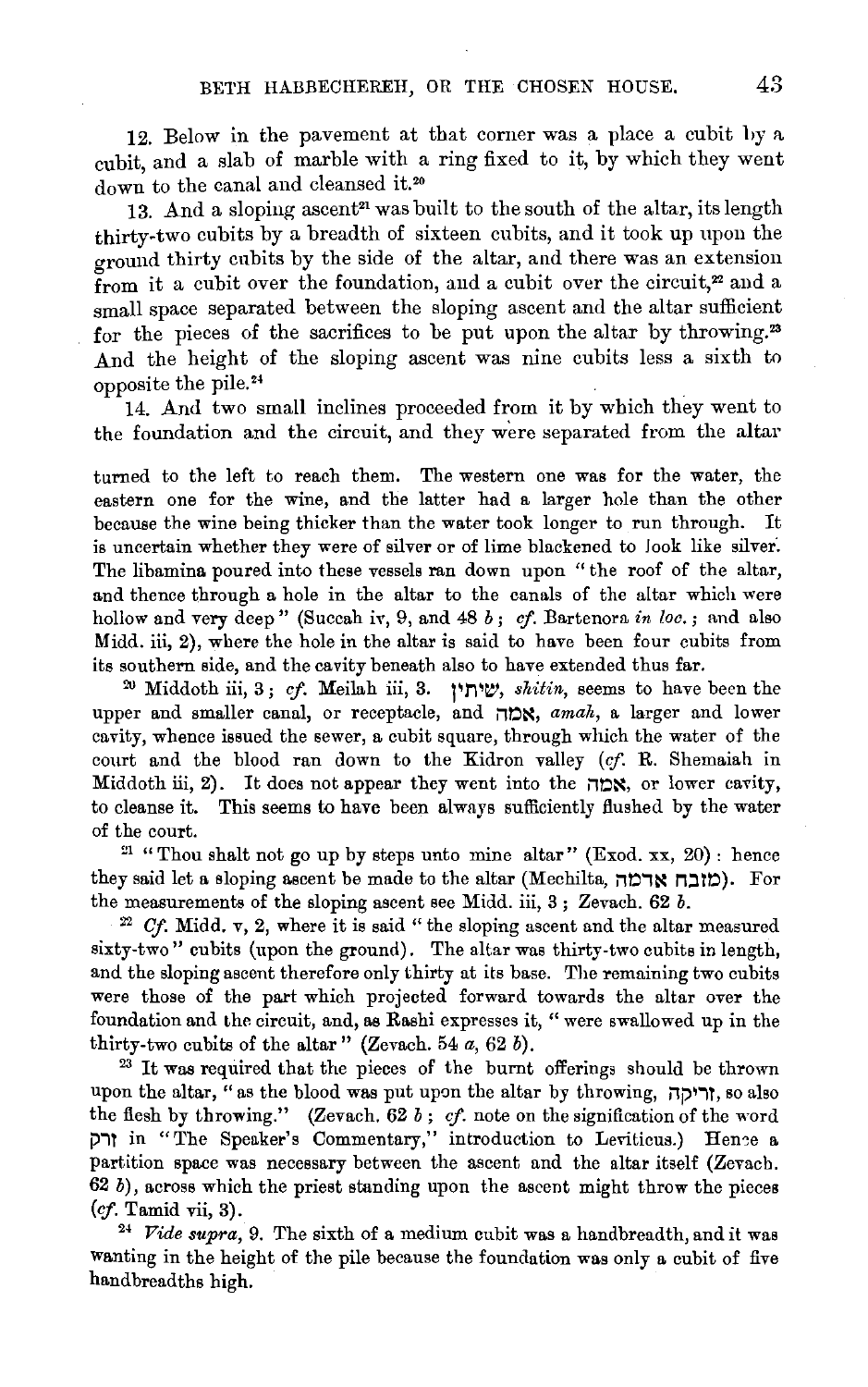by the thickness of a thread.<sup>25</sup> And there was a cavity, a cubit by a cubit, on the west of the sloping ascent, and it was called **הבובה**, *rebubah*, and in it they placed birds found unfit for the sin offering;<sup>26</sup> until they became decomposed, and were taken out to the place of burning.<sup>27</sup>

15. And there were two tables on the west of the sloping ascent, one of marble upon which they placed the pieces of the sacrifices, and one of silver, upon which they placed the vessels of service.<sup>28</sup>

16. When they built the altar they built it entirely solid, like a kind of pillar, and they made no cavity whatever in it, but brought perfect stones, large and small, and brought lime and pitch and lead, and moistened it, and poured it into a large frame of the measure of the altar, and built and raised it. And at the south-eastern corner they put a frame [יָרָה, *body*] of wood or stone, of the measure of the foundation, into the midst of the building, and likewise they put *a frame* into the middle of each horn until they finished the building, and the frames which were in the midst of the building took away so much as to leave the southeastern corner without foundation, and the horns remained hollow.<sup>29</sup>

17. The four horns of the altar, and its foundation, and its square, were essential ;<sup>30</sup> and every altar which had not horn, foundation, sloping ascent, and square, lo, that was unlawful, because these four were

25 Zevach. 62 *b.* One of these inclines was on the east and led to the circuit, and the other on the west leading to the foundation. "A burnt offering of birds, bow was it made? He went up by the sloping ascent, turned to the circuit and came to the south-eastern horn"  $(ib. vi, 5)$ . Rashi upon this point says " that by which they went to the circuit proceeded from the eastern side of the sloping ascent to the right . . . . and that which led to the foundation proceeded from the west of the sloping ascent" *(ib.* 62 *b).* The slope of these small inclines was one in three, that of the large sloping ascent to the altar "one cubit in three cubits and a half and a fingerbreadth and a third of a fingerbreadth" (ib. 63 *a,* and the gloss). The large ascent was made with a gentler slope in order that the priests carrying the heavy pieces of the sacrifices might go up more easily. It was the custom to strew it with salt in rainy weather in order to render it less slippery (Grubin x, 14, and 104 *a).* 

<sup>26</sup> Middoth iii, 3.<br><sup>27</sup> "Rabbi Ishmael son of Rabbi Johanan ben Baruka said there was a hollow place there to the west of the sloping ascent, and it was called **information**, *rabuchah*, and there they threw the defiled of the sin offerings of birds until they became decomposed and were carried out to the place of burning" (Tosefta Korbanoth 7). Some read i1:ll:l~, *hollow,* for **i1:ll:li.** The *rabubak* was in the ascent itself. The dimensions given were those of the opening; the size of the cavity is not known, but it is believed to have been large *(cf.* Aruch and Bartenora, and Tosef. Yom Tov to Midd. iii, 3).<br><sup>28</sup> Shekalim vi, 4. The vessels were those ninety-three of silver and gold

which were brought out of the chamber of vessels at the commencement of the morning sacrifice *(cf.* Tamid iii, 4, and Bartenora on the passage in Shekalim).

29 Zevachim, 54 *a, b.* 

<sup>30</sup>**)l::l::ll/0•** *delaying,* because the altar could not be ·considered as complete until they were made.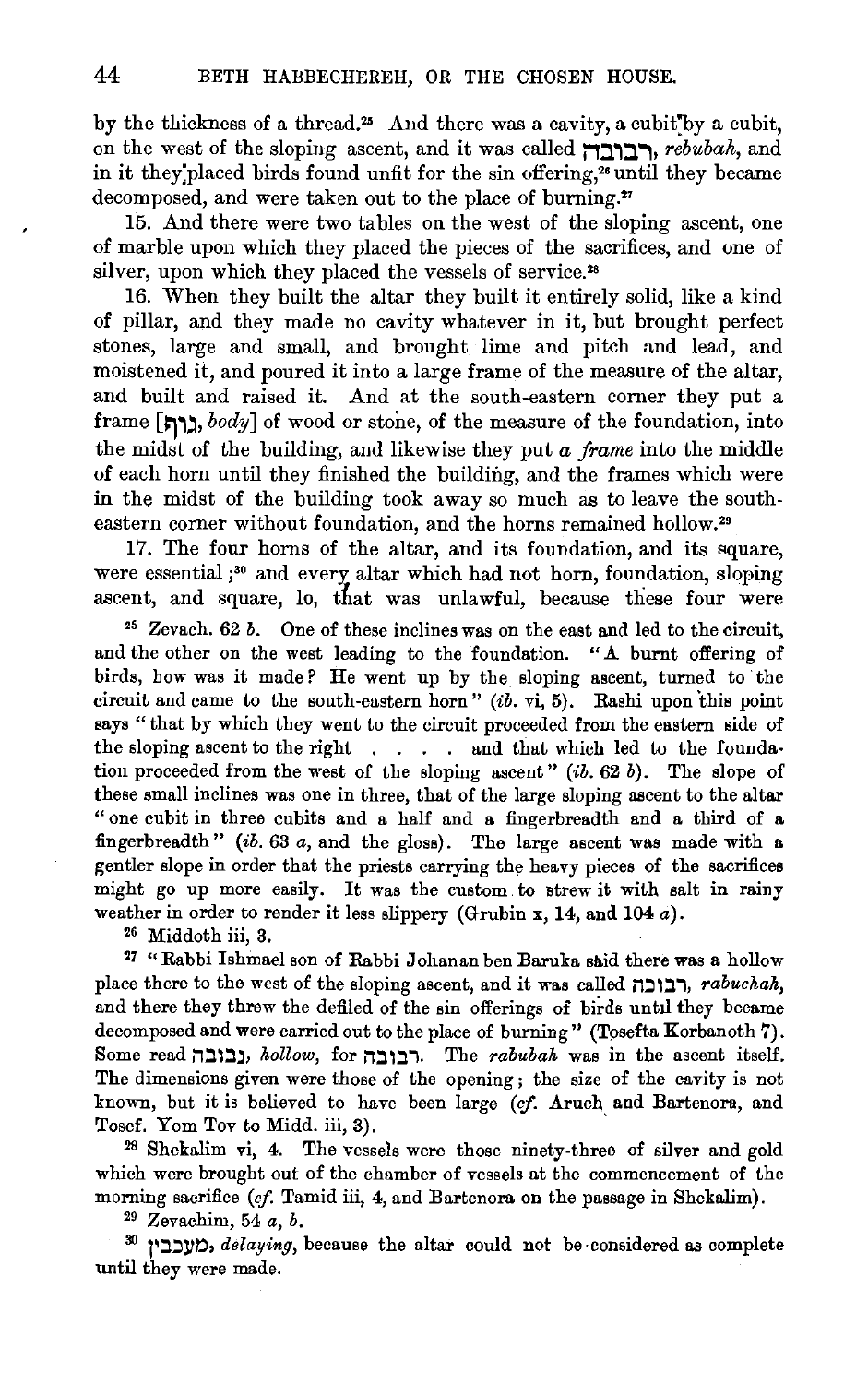essential, but the measure of its length, and the measure of its breadth, and the measure of its height were not essential, and that which was not less than a cubit by a cubit and three cubits high, *was* like the measure of the place of the pile of the altar in the wilderness.<sup>31</sup>

18. An altar which had a flaw in its masonry, if the flaw in its masonry was a handbreadth, it was unlawful, if less than a handbreadth, lawful, provided that in the remainder there was no stone with a flaw in it.<sup>32</sup>

#### CHAPTER IlL

1. THE form of the candlestick is explained in the Law. There were four bowls, and two knops, and two flowers in the shaft of the candlestick, as it is said (Exodus xxv, 34) "and in the candlestick four bowls, made like unto almonds *with* their knops and their flowers." And there was yet a third flower joined to the shaft of the candlestick, as it is said (Numbers viii, 4) "unto the shaft thereof, unto the flowers thereof."

2. And it had three feet, and there were three other knops to the shaft of the candlestick, and from them the six branches issued, three on this side, and three on that side, and upon each of these branches were three bowls, and a knop and a flower, and all were shaped like almonds in their structure.

3. Thus all the bowls were twenty-two, and the flowers nine, and the knops eleven. And all of these delayed the one the other,' and if even one of the forty-two was wanting it delayed the whole.<sup>2</sup>

4. To what do these words refer? To the case in which they made the candlestick of gold ; but when it was of other kinds of metal they did not make for it bowls, knops, and flowers. And the candlestick which is to come will be all of gold one talent with its lamps ; and it will be all of beaten work from the mass. And of other metals they did not prescribe the weight.<sup>3</sup> And if it was hollow it was lawful.

5. And they never made it of old materials whether it was of gold or of other kinds of metal. 4

6. The tongs and the snuff dishes and oil vessels were not included in the talent, for lo, it is said of the candlestick " pure gold" (Exod. xxv, 31 ), and again it says, and the tongs thereof, and the snuff dishes thereof "pure

<sup>31</sup> "Rab Khama bar Goreah said the נוירין" pieces of wood which Moses made *for the pile* were a cubit long and a cubit broad," and this was regarded as. the measure of the **i1::lill0** pile, or fire (Zevach. 62 *a,* b).

<sup>32</sup> Cholin 18 *a*. "How much constitutes a flaw in the altar? As much as will arrest the finger-nail. They repeat, how much constitutes a flaw in the altar? Rabbi Simeon ben Yochai said a handbreadth. R. Eleazer ben Yacob said as much as an olive. There is no contradiction, the one refers to the lime, the other to the stones."

- 2 Tosefta Menachoth 6.
- 3 Menachoth 28 *a,.b.*
- 4 Menachoth 28 *a.*

<sup>1</sup> Menachoth 28 *a, b.*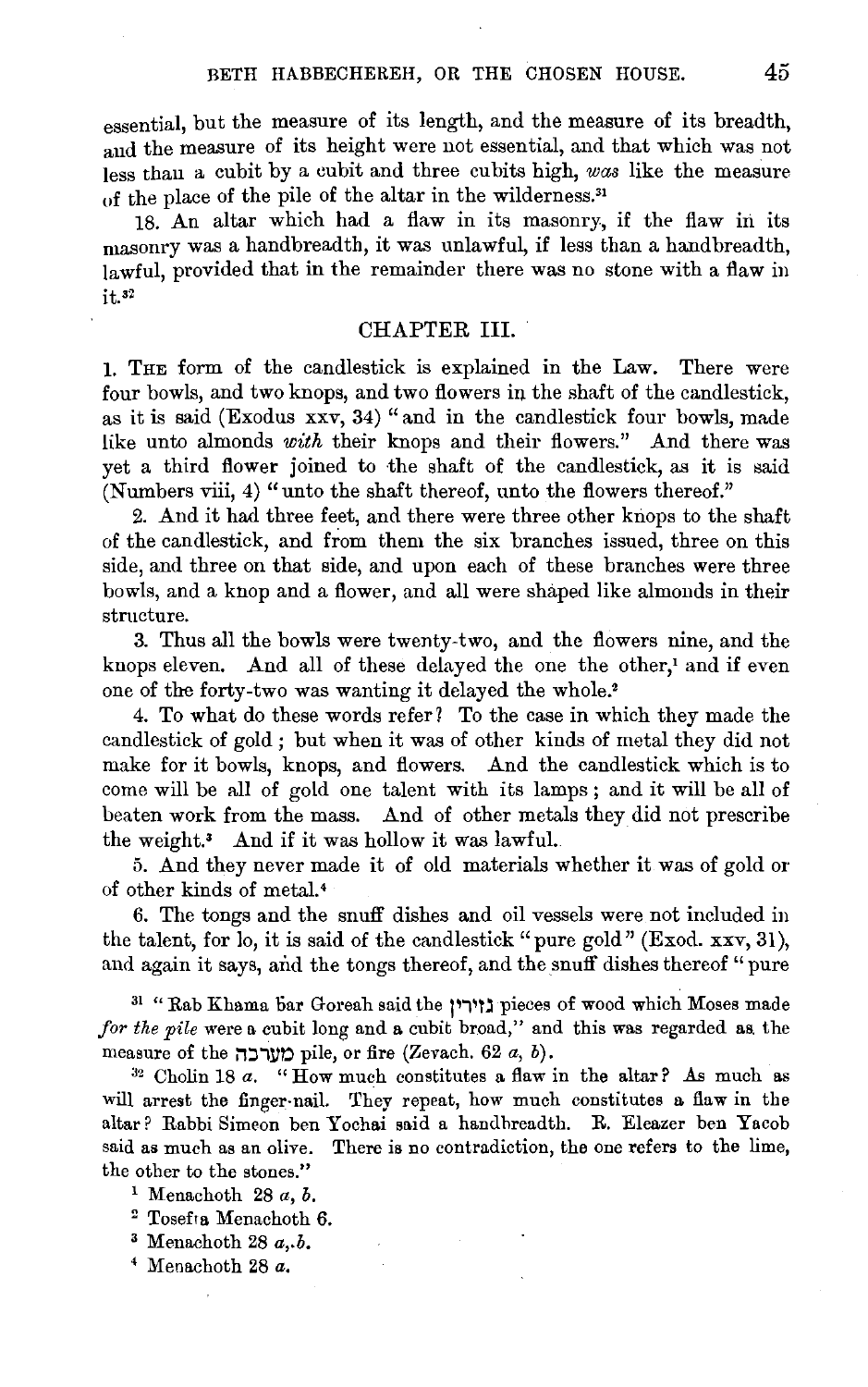$\text{gold}$ " (ib. 38); and it is not said its lamps pure gold, because the lamps were fixed to the candlestick and were included in the talent.<sup>5</sup>

7. The seven branches of the candlestick hindered the one the other, and its seven lamps hindered the one the other, whether<sup>6</sup> they were of gold or of another kind of metal. And all the lamps were fixed to the branches.'

8. All the six lamps which were fixed to the six branches which issued from the candlestick had their faces towards the middle lamp, which *was*  upon the shaft of the candlestick, and that middle lamp had its face towards רונד the Holy of Holies, and it is that which was called the western lamp.<sup>8</sup>

9. The bowls resembled Alexandrian cups, of which the mouth is broad and the bottom narrow. And the knops *were* like apples of Kirjathaim,• which are of little length, like an egg broad at its two ends ;<sup>10</sup> and the flowers, like the flowers of pillars, which are like a kind of saucer with the lips turned outwards.<sup>11</sup>

10. The height of the candlestick was eighteen handbreadths. The legs and the flower three handbreadths, and two handbreadths plain, and a handbreadth in which were a bowl, a knop, and a flower, and two handbreadths plain, and a handbreadth a knop, and two branches issued from it one on each side and were extended upwards to opposite the summit of the candlestick, and a handbreadth plain, and a handbreadth a knop, and two branches issued from it one on each side and were extended upwards to opposite the summit of the candlestick, and a handbreadth plain, and a handbreadth a knop, and two branches issued from it one on each side and were extended upwards to opposite the summit of the candlestick, and two handbreadths plain. There remained three handbreadths, in which were three bowls, a knop, and a flower.<sup>12</sup>

11. And there was a stone in front of the candlestick and in it three steps, upon which the priest stood and trimmed the lamps, and he put upon it the vessel of oil and its tongs and the snuff dishes at the time of the trimming.<sup>13</sup>

<sup>5</sup> Menachoth 88 *b*. R. Nehemiah was of opinion that the lamps were not included in the talent. 6 Menachoth iii, 7.

7 ".At the top of each branch was a lamp like a cup and there they put the oil and the wicks" (Rashi in Menach. 28 *a).* 

<sup>8</sup> Menaduth 98 *b*, and the comment of Rashi.<br><sup>9</sup> Joshua xiii, 19, &c. Cariathaim is mentioned by Eusebius as a village near Medoba and Baris.

<sup>10</sup> For the signification of the word רְבְרוֹן, cf. a passage in Avodah Sarah 40  $a$ , and the note of Rashi; also Aruch and Buxtorf, s.v.

<sup>11</sup>Menachoth 28 *b,* and the comment of Rashi. The remark that the flowers were like little dishes or saucers seems to be Maimonides' own.

12 Menachoth 28 *b.* 

13 Tamid iii, 9. The Mishna says that he left the oil vessel, כון, on this stone, but does not mention his putting the tongs and snuff.dishes upon it.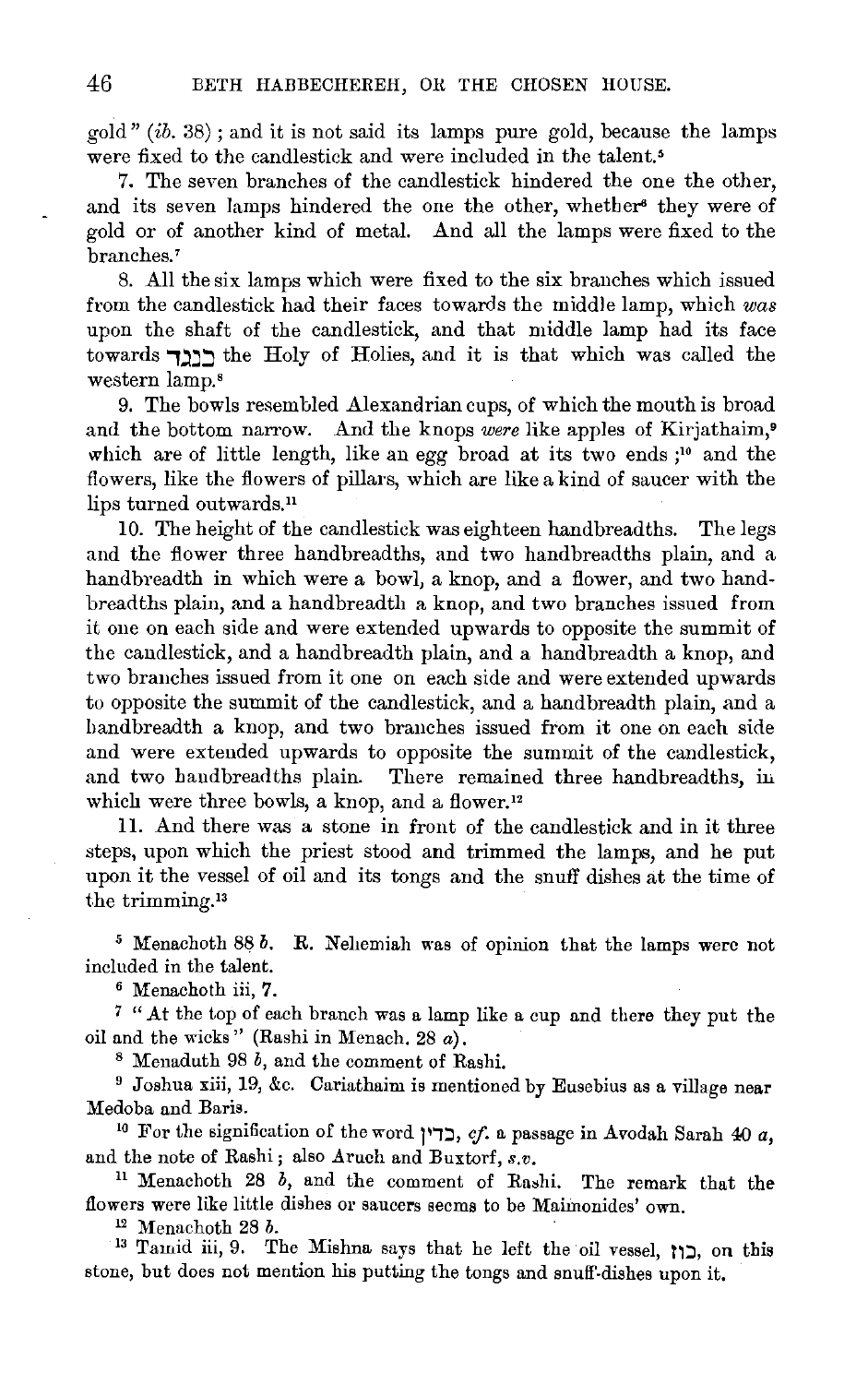12. The table of *shewbread* was twelve handbreadths long and six handbreadths broad.<sup>14</sup> It was placed with its length parallel to the length of the house, and its breadth to the breadth of the house, and so all the other "vessels" which were in the Sanctuary, their length was parallel to the length of the house, and their breadth to the breadth of the house, except the arc, the length of which was parallel to the breadth of the house.<sup>15</sup> And also the lamps of the candlestick *were* opposite to the breadth of the house between the north and the south.<sup>16</sup>

13. There were for the table four golden rods cleft at their tops, against which rested the two piles of shewbread, two for each pile, and  $t$ these are what are mentioned in the Law as "the covers thereof," הישורתיך.

14. And it had twenty-eight golden reeds, each one of them like the half of a hollow reed, fourteen for the one pile and fourteen for the other pile, and these are what are called the "bowls thereof," "בובקירותיר

15. And the two censers in which they put the incense upon the table by the side of the piles are what were called "the spoons thereof," ~~!i~!:l:l· And the moulds in which they made the shewbread are what were called "the dishes thereof," הערותיך." The fourteen reeds were thus arranged : the first cake was placed upon the table itself, and between the first and the second were put three reeds, and also between each two cakes three reeds, but between the sixth and fifth, two reeds

14 Menach. xi, 5. "The table was ten handbreadths long and five broad. . Rabbi Meyer said the table was twelve *handbreadths* long and six broad." In the first statement the cubit is taken to be a small one of five handbreadths, in the second a medium cubit of six handbreadths. The decision appears to have been according to R. Meyer's opinion.

' 5 M enach. xi, 6 and 98 *a.* 

16 The position of the candlestick is discussed at length in Menachoth, 98 *b.*  Maimonides is of opinion that it stood across the house, three branches being towards the north and three towards the south, and this agrees with the statement that whilst the lamps which were upon the branches looked towards the central lamp, the latter looked towards the Holy of Holies, and hence was called the western lamp *(vide supra).* Rashi (in Menach. 98 *b)* says the candlestick "was always placed north and south, and therefore only one *of its lamps* looked towards the west, and that was the middle one, the mouth of whose wick was towards the west, and the rest had their wicks looking towards the middle lamp, the three on the northern side looking towards the south, and the three on the southern side looking towards the north." Yet a passage in Tamid iii, 9, which alludes to the "eastern lamps," gives support to the opinion held by some of the Rabbis that the candlestick stood east and west, and that the western lamp was the outer lamp on the western side, which position, moreover, is in accordance with the rule that the length of the "vessels" was parallel to the

length of the house.<br><sup>17</sup> Menach. xi, 6, gives the number of the rods and reeds. The Gemara (97 a) adds "'the dishes thereof,' these were the moulds; 'the spoons thereof,' these were the censers ; 'the covers thereof,' these were the rods ; and 'the bowls thereof,' these were the reeds 'to cover withal,' because they covered the bread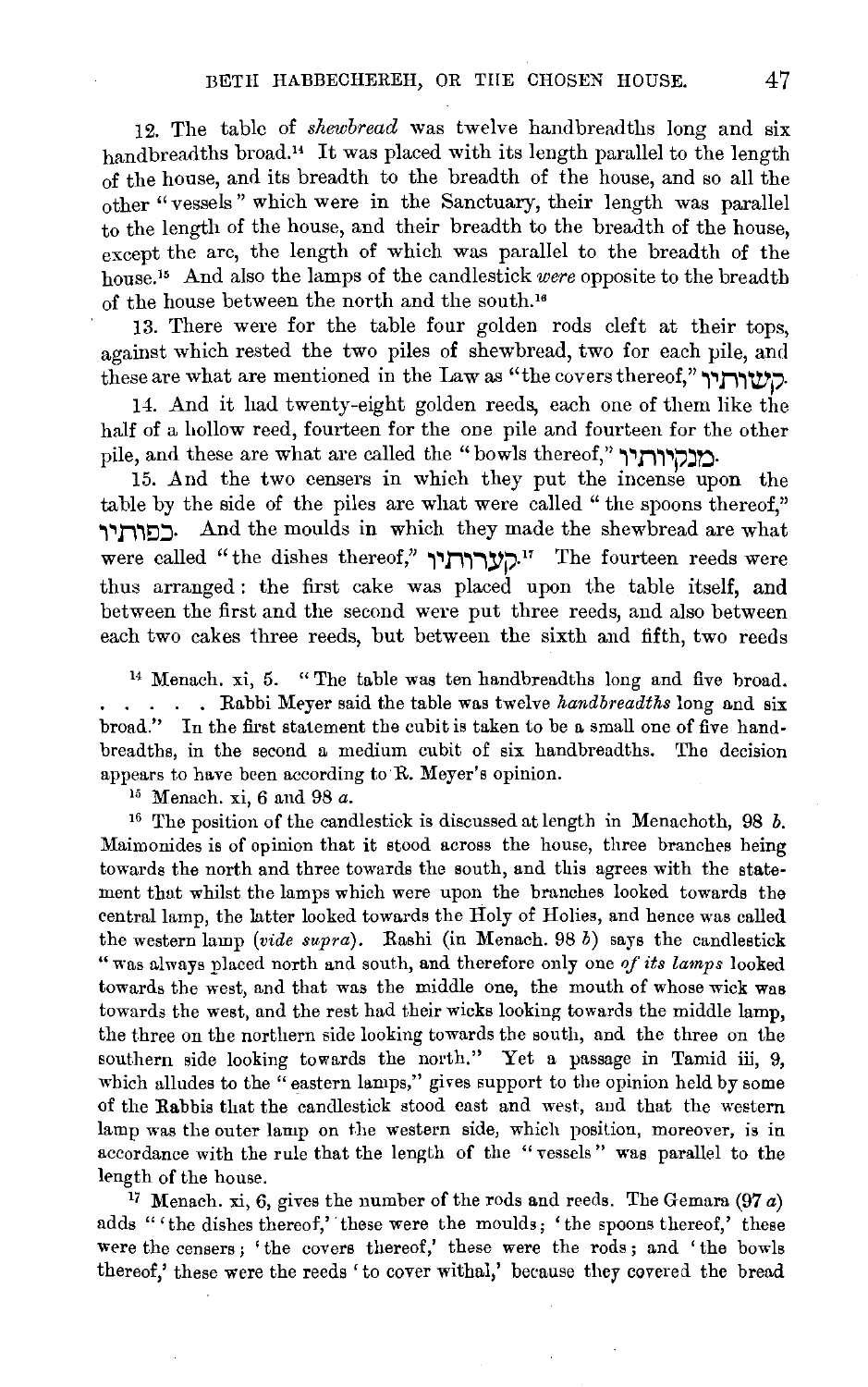only, because there was no other above the sixth. Thus there were fom· teen reeds to each pile.'8

16. And there were two tables within the porch at the door of the house. One of marble upon which they placed the shewbread when they took it in, and one of gold upon which they placed the bread when they carried it out, because they rose higher and higher with holy things, and went not lower and lower.<sup>19</sup>

17. The altar of incense was a cubit square,<sup>20</sup> and it stood in the holy place **(S.::J.,:-1),** equidistant from the north and the south *sides* and drawn from between the table and the candlestick towards the outside<sup>21</sup> (*i.e.*, towards the door), and the three were placed in the third part of the holy place and inward, opposite to the veil which divided between the holy place and the most holy.22

18. There were twelve spouts to the laver in order that all the priests occupied with the continual service might sanctify *[i.e.,* wash] themselves at the same time. And they made a machine for it in which there might constantly be water. And it was profane [not hallowed] in order that the water that was in it might not become unlawful by remaining all night, because the laver was one of the sacred vessels and sanctified *whatever was placed in it,* and everything that became sanctified in a sacred vessel if it remained all night became unlawful.<sup>23</sup>

| Hebrew.           | A.V.                   | Talmud.              | Signification<br>of Talmud<br>word.  | LXX.                           | Vulgate.                           |
|-------------------|------------------------|----------------------|--------------------------------------|--------------------------------|------------------------------------|
| קערה<br>כף<br>סשה | dish<br>spoon<br>cover | דפוס<br>בזיך<br>סניף | mould<br>censer<br>acerra<br>furcula | τρυβλιον<br>θυισκη<br>σπονδιον | acetabulum<br>phiala<br>thuribulum |
| מנקית             | bowl                   | קנה                  | reed                                 | κυαθος                         | cyathus                            |

with them." The following are the names given to these several appurtenances of the table: $-$ 

1 8 Menachoth 98 *a,* where it is said that the lower cakes were placed, מעל שהרו של שולחו. upon the middle of the table, or perhaps upon the clean surface of the table, the bare table (Lev.  $\overline{x}$ iv, 6). <sup>19</sup> Menachoth xi, 7.

<sup>20</sup> Exodus xxx, 2.<br><sup>21</sup> Joma 33 *b.* "The table was on the north, drawn two cubits and a half from the wall, and the candlestick on the south, drawn two cubits and a half from the wall. The altar was between and stood in the middle drawn towards the outside," which Rashi explains to mean towards the east, where was the door of the temple.

<sup>22</sup> Cf. Tosefta Yoma, 2.

23 Yoma iii, **x,** 37 *a.* "Ben Katin made twelve spouts to the laver, there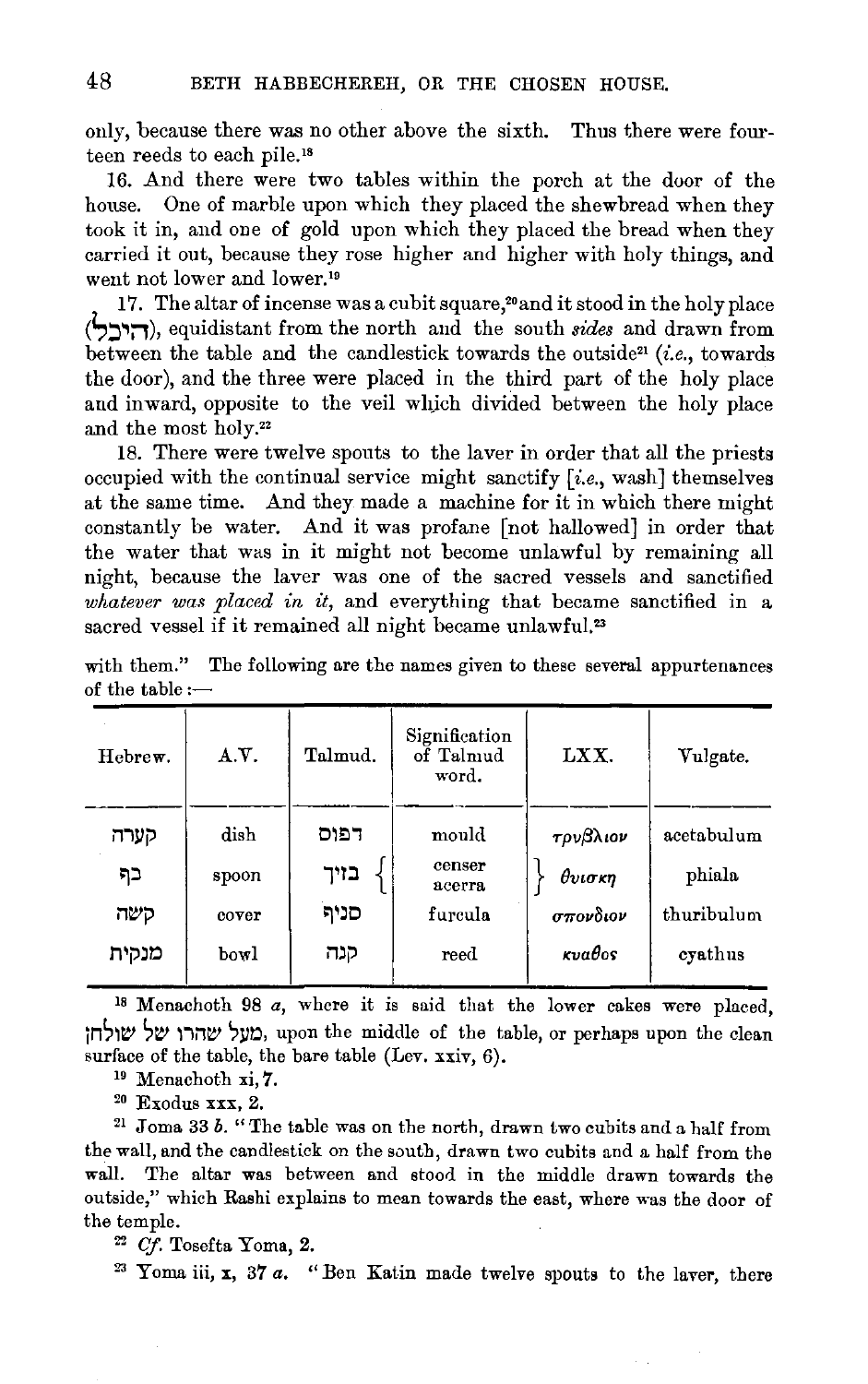having been only two *before*. And also he made a machine for the laver in order that its water might not become unlawful by remaining all night." Ben Katin was a high priest. The Gemara explains the reasons why twelve spouts were required; also that the "machine" was a wheel by means of which the laver  $[?]$ was "immersed" in the cistern *(cf.* Rashi). The structure and use of this famous machine are not clearly understood. That by its means the laver itself could have been immersed in a מקוה gathering of waters or spring [Maim., Biath Hammikdash v, 14] and raised again by one unassisted priest [Tamid i, 4] will appear impossible, if we remember how large and heavy the laver must have been for twelve priests to was:1 at it at one time. Maimonides in his comment on the Mishna hazards the suggestion that the machine was a vessel surrounding the laver, and that the water remained constantly in it, and was removed into the laver as required. Not improbably it was a bucket attached to a rope or chain running over a wheel by means of which the water was raised, and which was let down into the ''cistern or spring" at night, its water being thus "joined with the water of the cistern" (Rashi, Bartinora, Tosefoth Yom Tov). That it was a clumsy instrument appears from the fact that the noise it made could be heard at Jericho! [Tamid iii, 8.] The chief interest which attaches to this curious question arises from the circumstance that all the Rabbinical commentators appear to assume that there was a cistern, pool, or fountain under the laver, a point not to be forgotten in any attempt to determine the site of the Sanctuary.

It may be mentioned here that the Talmud teaches that there was a canal which brought water to the Sanctuary from the fountain of Etam (Jerus. Yoma perek iii, fol. 41, *a* 1; Maim., Biath Hammikdash v, 15). This water went in the second temple to the bathroom of the high priest on the Day of Atonement, which was over the water-gate [Yoma 31  $a$ ]; in the first Temple it supplied the molten sea. טיו ווימה, the fountain of Etam, is said to have been twenty-three cubits higher than the floor of the court, and hence it is inferred that the water might easily be forced to the top of the gate which was only twenty cubits high, [Yoma, *loc. cit.J* Rashi thinks Etam may have been the same as Nephtoah [Joshua xvi, 9.] The Talmudic doctors held a curious theory respecting the water of Etam, which may be best given in the words of Rashi, "The slopes of Babylon returned the waters which were poured upon them to the fountain of Etam, which was a high place in the land of Israel, and this fountain brought water to the bathroom of the high priest on the Day of Atonement, which was situated on the wall of the court over the water-gate. As is• said in the order for the Day of Atonement (Yoma31 *a),'* the fountain of Etam was twenty·three cubits higher than the floor of the court.' And how did they return? There are by the Euphrates canals and stairs, סילונות וסולמות, below the surface (of the sea), and by the way of these stairs [probably there is here an error, חולמות being put for  $\Box$ סילונות the waters returned to the land of Israel. And they returned and welled up in the fountains. And the fishes returned by way of those stairs, which were easier for their ascent than the way of the Euphrates itself" (Shabbath 145  $b$ ). The curious may follow this subject in the Gamara, Tosefoth and gloss of Rashi in Bechoroth 44 band 55 *a.* "R. Judah said that Rab said all the rivers in the world are lower than the three rivers (Hiddekel, Pison, and Gihon), and the three rivers are lower than the Euphrates."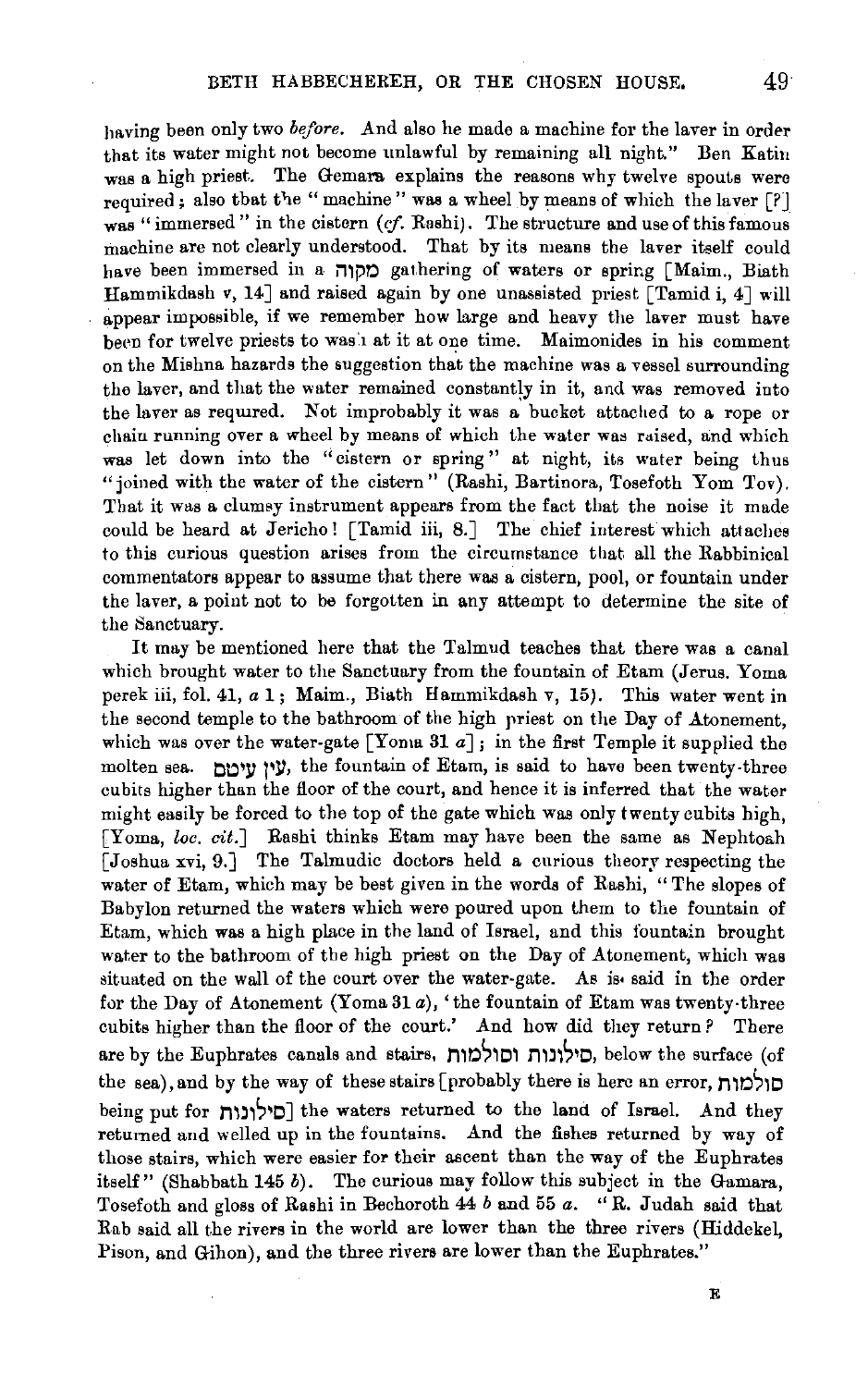## CHAPTER IV.

1. THERE was in the Holy of Holies, on its westem side, a stone upon which the ark was placed' and in it the pot of manna and Aaron's rod.

<sup>1</sup> Yoma v, 2. "After the ark was removed there was a stone there" (in the Holy of Holies) "from the days of the first prophets and it was called *Sketeyak,*  'foundation.' Its height from the earth was three fingerbreadths." The Gamara adds, "it is taught that from it the world was founded, which is as much as to say from Zion the world was created. According to the Bareitha, R. Eleazer said the world was created from' its middle, as is said "When the dust groweth into hardness, and the clods cleave fast together" (Job xxxviii, 38). R. Joshua said the world was created from the sides, as is said, "for he saith to the snow, be thou on the earth; likewise to the small rain, and to the great rain of his strength" (Job xxxvii, 6). R. Isaak (Niphka) said the Holy One, blessed be He, threw a stone into the sea, and from it was the world created, as it is said "whereupon are the foundations thereof fastened, or who laid the corner stone thereof?" (Job  $\overline{x}$ xxviii, 6), and the wise men said it was created from Zion, as it is said, "A psalm of Asaph. The Mighty God, even the Lord," and says "from Zion the perfection of beauty" (Psalm 1, 1); from it was perfected the beauty of the world. The Bareitha teaches that R. Eleazer the great said "these are the generations of the heavens and of the earth when they were rreated, in the day that the Lord God made the earth and the heavens" (Gen. ii, 4). The generations of the heavens were created from the heavens; the generations of the earth were created from the earth. And the wise men said both the one and the other were created from Zion, as it is said "A psalm of Asaph. The mighty God, even the Lord hath spoken, and called the earth from the rising of the sun unto the going down thereof," and it says "out of Zion, the perfection of beauty, God bath shined," from it was perfected the beauty of the world (Yoma 54 $b$ ). Such were the Rabbinical opinions respecting this famous stone, which, according to Rabbi Schwarz (das heilige Laud 216-7), is identical with the Sakhrah or sacred rock at present venerated by Mahommedans under the Dome of the Rock.

In the Toldoth Jesu the Aven Hashsheteyah, "stone of foundation," is affirmed to be the stone which the patriarch Jacob anointed with oil. Upon it was said to be written the letters of the *the nomen tetragrammaton,* the ineffable name of God, and lest anyone should learn the letters of this name and become possessed of the wondrous powers which that knowledge conferred, two dogs were placed near the Sanctuary, which, if anyone had succeeded in learning the letters, barked so fiercely at him as he was passing out as to cause him imme· diately to forget them. It is said that Jesus having entered, learned the letters, wrote them upon parchment, and placed tbe parchment in an incision which he made in his thigh, the skin closing over it on the name being pronounced, and having escaped the canine guardians of the place, thus became possessed of the supernatural powers which he afterwards manifested (Buxtorf Lex. Talmud, 2541). In Wagenseil's edition of the Toldoth Jesu the stone is said to have been found by King David when digging the foundation of the temple *(cf. Maccoth*) 11 *a)* "over the mouth of the abyss," and that he brought it up and placed it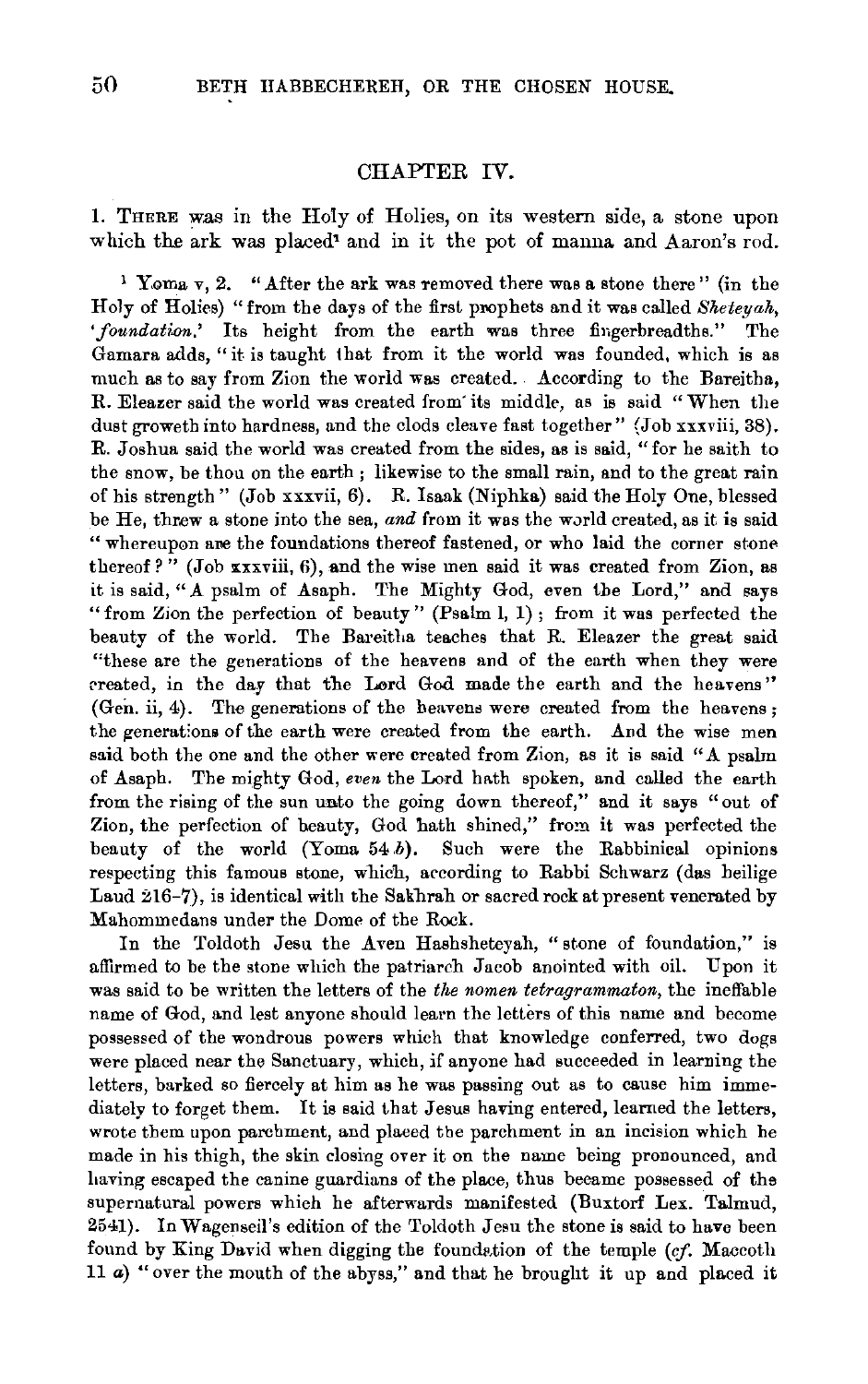And when Solomon built the house, knowing that its end was to be destroyed, he built in it a place in which to hide the ark underneath in secret places, deep and tortuous. And Josiah the king commanded them to hide *the ark* in the place which Solomon built, as it is said "and he said unto the Levites that taught all Israel, which were holy unto the Lord, put the holy ark in the house which Solomon the son of David, king of Israel, did build ; it *shall* not *be* a burden upon *ygur* shoulders ; serve now the Lord your God," &c. (2 Chron. xxxv, 3). And there were hidden with it the rod of Aaron, and the pot of manna, and the anointing oil, and all these were not restored in the second house.2 And also the Urim and Thummim, which were in the second house, did not respond by the Holy Spirit, nor did they enquire of them, as it is said, "till there stood up a priest with Urim and with Thummim" (Ezra ii, 63), and they only made them in order to complete the eight garments of -the High Priest, in order that he might not be 0.,1~:1 **""'101110,** wanting in the proper number of garments.•

in the Holy of Holies. The Targum of Jonathan represents the Name as being engraved on the stone of foundation with which " the Lord of the world covered the mouth of the great abyss" (Exod. xxxviii, 30). When Jonah was in the belly of the fish he was carried under the Temple of the Lord, and saw the stone of foundation fixed to the abysses, הבעקבתהומות 53, *b* 1).

There is a tradition that the prophet Jeremiah took this stone with him to Ireland, that it was subsequently conveyed to Scotland hy an Irish prince, and eventually removed by King Edward III to Westminster Abbey, since which time all the kings and queens of England down to Victoria have been crowned upon it.

Nearly all modern Rabbis appear to hold the opinion of R. Schwarz respecting this stone of foundation. It seems strange that it should have been confounded with Zoheleth, yet in the Jewish manual arba' taanoth (tisha b'av) this identity is suggested.

By the first prophets, Samuel, David, and Solomon are here intended (Rashi, Sotah 58 $b$ ).

<sup>2</sup> In Yoma 52  $b$ , Keritoth 5  $b$ , Horioth 12  $a$ , it is said "with the ark there were hidden the pot of manna, the vessel of anointing oil, the rod of Aaron, its almonds and blossoms, and the coffer which the Philistines sent as a gift to the God of Israel" (1 Sam. vi, 8). For the place in which the ark was hidden, see 2 Chronicles xxxv, 3; Shekalim Yirushalmi, eh. vi, page 10, and Rashi on Keritoth, 5 *b.* All the Rabbinical writers held that there were chambers or hollow spaces under the whole Sanctuary, and it is doubtless some of the;e to which Maimonides here refers. The exact position of the hiding-place of the ark was supposed to be near the chamber of wood in the court of the women (Skekalim vi, 2).  $\frac{3 \text{ In } Y \text{ or } 2 \text{ in } 2}$ , it is said "in five things the second house differed from the

first house, viz., there was in it neither ark, nor atonement., nor cherubim of fire, nor the Shekinah, nor Holy Spirit, nor Urim and Thummim." Rashi held that the ark, the atonement and the cherubim were one. The opinion that there were Urim and Thummim in the second house, in order that the number of the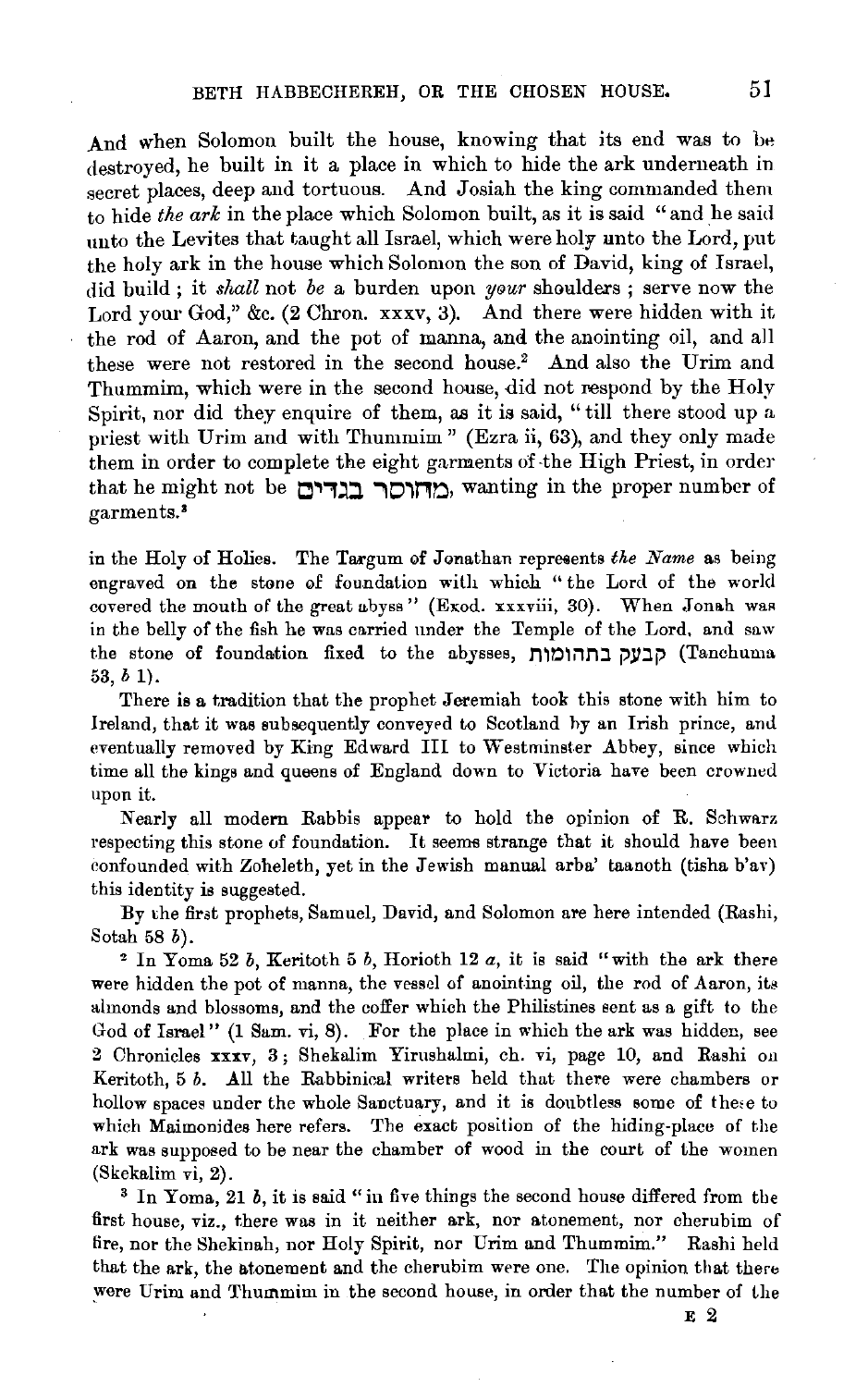2. In the first house there was a wall, a cubit thick, dividing between the holy *place* and the most holy,' and when they built the second house they doubted whether the thickness of the wall was taken from the measure of the holy *place,* or from the measure of the most holy, and therefore they made the length, **,.,:ll'•** of the most holy *place,* exactly twenty cubits, and the holy *place,* exactly forty cubits, and they put an additional cubit between the holy *place,* and the most. holy.• And they did not build a wall in the second house, but made two vails, one on the side of the most holy *place,* and one on the side of the holy *place,* and hetweeen them *was* a cubit corresponding to the thickness of the wall which was there in the first *house.* But in the first Sanctuary there was one• vail, as is said, "and the vail shall divide unto you," &c. (Exodus xxvi, 33).

3. The temple' which the children of the captivity built, was a hundred cubits by a height of a hundred. And thus was the measure of its height. They built to a height of six cubits closed and solid, like a kind of foundation to it,• and the height of the wall of the house forty cubits, and the height of the ornamented beam, **,,.,::l,** *lcioor* or *ceiling,* which was by the roof, a cubit, and above it a height of two cubits vacant, in which the

garments of the high priest might not be incomplete, but that they did not enquire of them, is derived from the Tosefoth Yoma, 21 b. Rabbi Abraham ben David questions whether Urim and Thummim could *be* numbered with tht· garments [note on Beth Habbech ], nor does Maimonides himself in his enumeration [in Kle Hammikdash viii, 2] of the high priest's garments mention the Urim and Thummim. 4 Yoma 51 *b,* and the comment of Rashi; cf. Baba Battira, 3 *a.* 

- 
- 
- $5$  Jerus. Kelaim, ch. viii.<br> $6$  Yoma v, 1; *cf.* Gamara and Tosefoth 51 *b*.
- $\bar{i}$ . The whole of this section is from Middoth iv, 6.

<sup>8</sup> Maimonides elsewhere ["Commentary on the Mishnas," Midd. *in loc.*] says that this foundation was built בגוף הקרקע. in the body of the earth, and that the walls were placed upon it. The" Tafaereth Israel" ("Mishmaoth Rabbi, Lipsitz. Warsaw," 1864) has this passage, "it was the foundation, and was six cubits high, because the mountain rose and fell, and the temple and the porch were built upon the top of the mountain upon the level ground, and the walls stood near the place where the mountain began to descend, anu thus in order to give to the house a firm foundation, לבלי ימום, without tottering, they built a foundation of hewn stones around the above mentioned level ground six cubits high; and inasmuch as that foundation was joined  $[1\text{N}, \text{closed}]$  on the inner side with the ground, so that the inside of the porch and temple was not seen at all, it was called l:l~ 1i't, *closed,"* and this in accordance with the remark of Rabbi Shemaiah, that "the threshold of the house was raised six cubits above the ground by closed masonry, solid wall, and it is necessary to say that there were steps at the porch by which they went up to the threshold, and for those going down from the temple to descend from the threshold." [Middoth, *loc. cit* ] Had these six cubits been "in the body of the earth," they could not have been reckoned to the height of the building.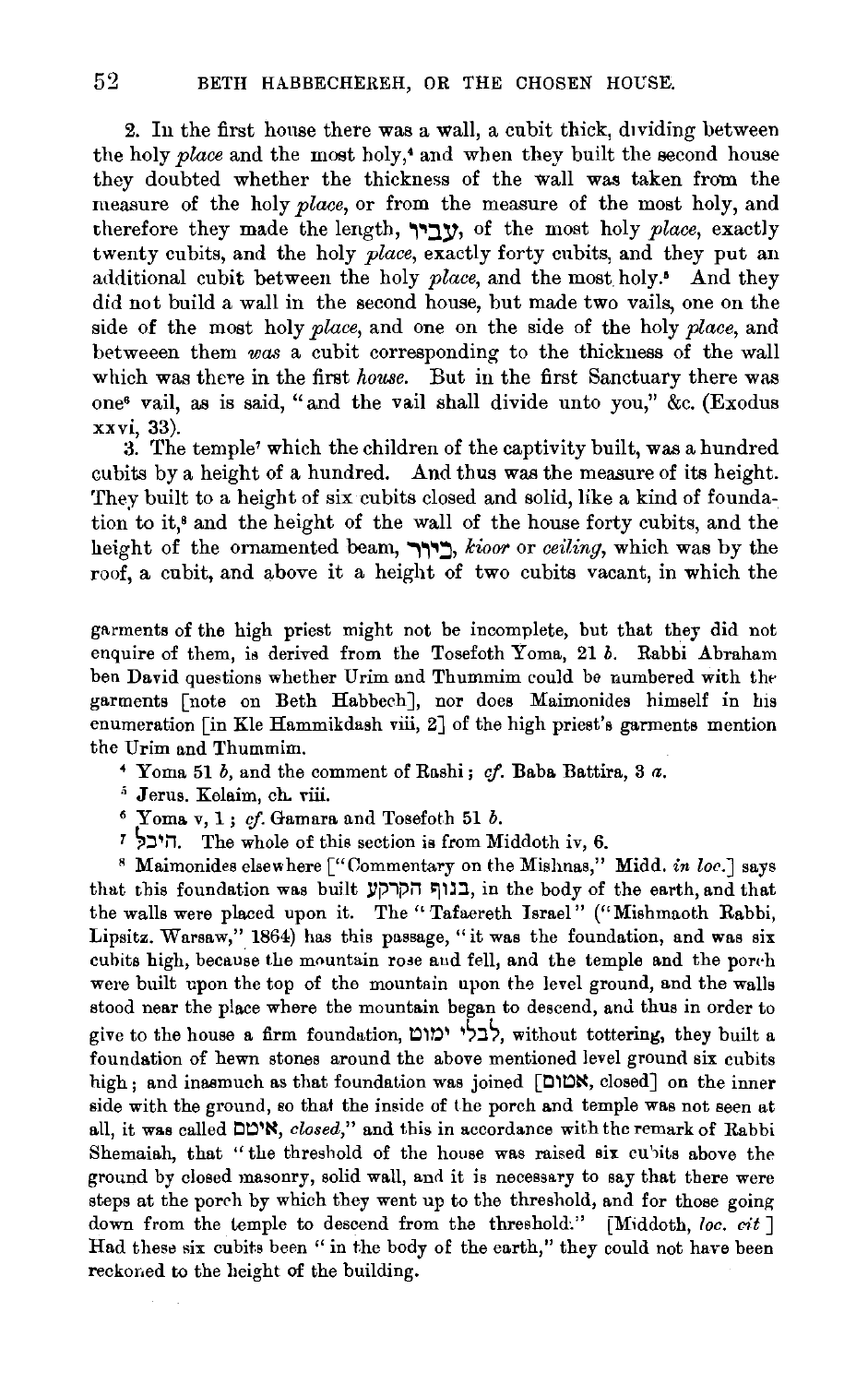dropping might be collected, and this is what was called **ויל הא** *domus stillicidii,* place of dropping. And the thickness of the rafters above the place of dropping a cubit, and the plaster a cubit.<sup>9</sup> And an upper chamber was built above it, the wall of which *was* forty cubits high, and by its roof a cubit, the height of the ornamented beam, and  $t_{\text{wo}}$  cubits the height of the place of dropping, and a cubit the rafters, and a cubit the plaster, and the height of the battlement three cubits ; and a plate of iron like a sword, a cubit high, was above the battlement, all round in order that the birds should not rest upon it, and this is what was called the scarecrow. Thus the whole was a hundred cubits.

4. From the west to the east *was* a hundred cubits, and this was their arrangement : four walls, cne in front of the other, and between them three vacant places ; between the western wall, and the wall in front of it five cubits, and between the second and third wall six cubits, and between the third and fourth wall six cubits ; and these were the measurements of the thickness of the wall with the vacant place, which was between two walls. And the length of the Holy of Holies twenty cubits, and between the two veils, which divided between it and the holy place, a cubit, and the length of the holy place, forty cubits, and the thickness of the eastem wall in which was the gate six cubits, and the porch eleven cubits, and.

<sup>9</sup> "Kioor is engraved work (2 Chron. ii, 13; Zach. iii, 9), and the engraved ornaments which architects make in lime or stone, and sometimes it is said *Kioor v'tzioor, i.e.,* engraved and painted. !:'\~, *dropping,* is the dripping of water from the roof, and it was the custom to make for buildings two roofs, one above the other, and to leave a small place between the two, and to call this hollow ~pace i1£)~ ,il **r1 <sup>1</sup>::l,** *domus stillicidi>:,* from the word ~~,, *to drop,* so that if the upper roof should drip, the water would remain in that space" [Maim. Comment on Mishnas, Midd. iv, 6]. " *Kioor,* the lower rafter of the roof . . . and because it was covered with gold and painted with beautiful pictures it was called *Kioor* . . . . the upper rafters, which rested upon the lower rafter, was two cubits thick, and these were called i1El~, **1'1':1,** *domus stillicidii*" [Bartenora on Midd., *in loc.*] A modern gloss on this puesage of the Beth Habbech says " it is a custom in Turkey in building princes' houses to make a roof of planks painted with beautiful pictures. It is called *tavan,* and above it the principal roof which is exposed to the •ky, and a space between the *tavan* and that principal roof, and if at any time the principal roof should leak, the dropping would descend in that space upon the top of the *tavan,* and on this account it was called *domus stitlicidii."* 

The structure of the present roof of the outer corridor of the Dome of the Rock at Jerusalem may illustrate that of the ancient Temple.

''The **il:JI!l/0** *(or plaster)* was the lime and stones which were placed upon the roof" [Maim. on Midd., *in loc.*] Sometimes reeds and bushes were placed over the rafters, and the cement laid on above. [Baba Metyia (as quoted by Aruch) 117 *a; cf. ib.* 116 *b,* in Mishma, and note of Rashi; also Baba Bathri 20 *b* in Mishna.) It was the custom to roll this plaster with a cylindrical stone called *mágilah*, **civital [Macoth ii, 1]. Such roofs are common in Palestine at the** present day.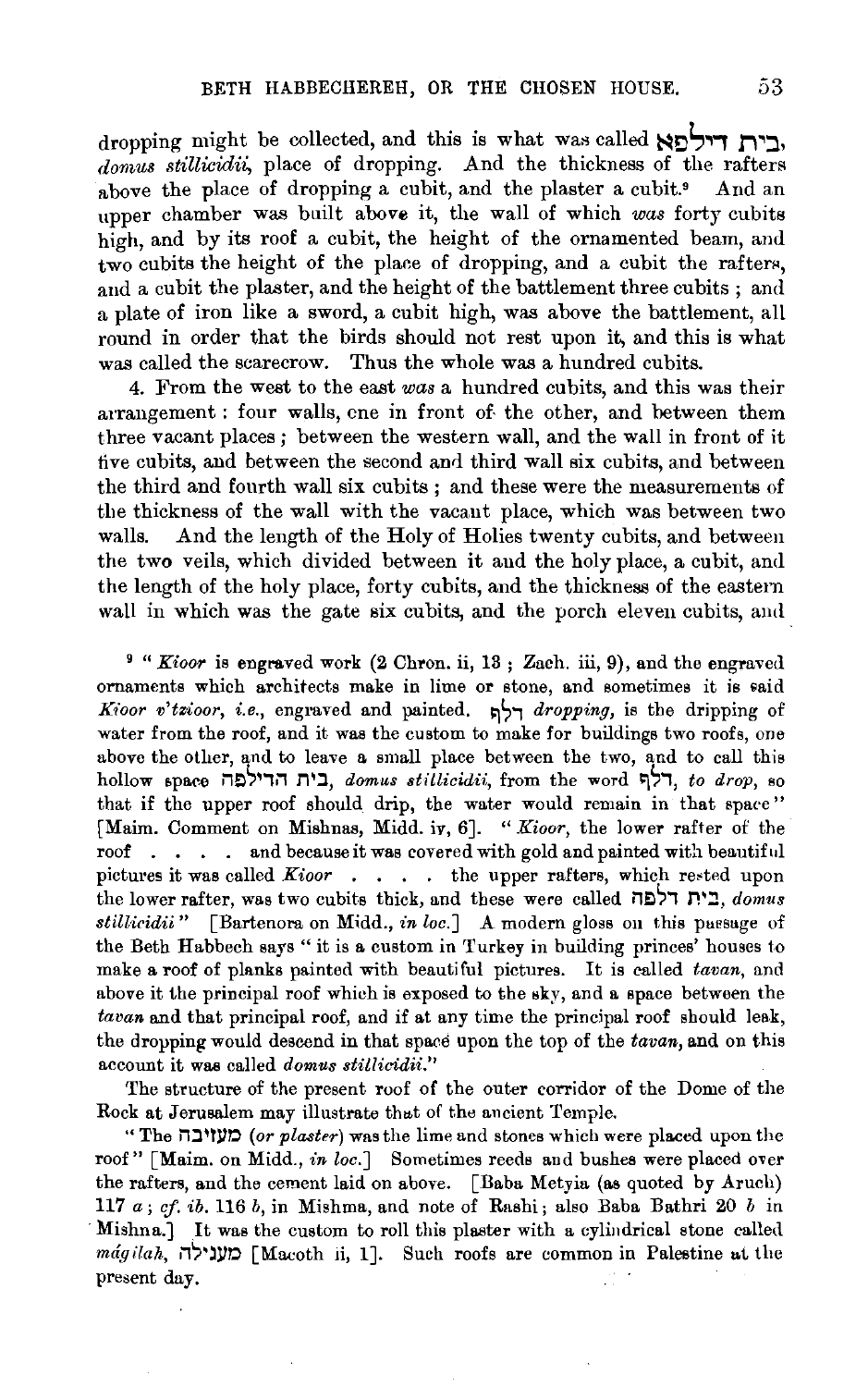the thickness of the wall of the porch five cubits, altogether a hundred cubits.<sup>10</sup>

5. From north to south a hundred cubits. The thickness of the wall of the porch five cubits, and from the wall of the porch to the wall of the holy place ten cubits, and the walls of the holy place six walls, one in front of the other, and between them five vacant places. Between the outer wall and the second five cubits, and between the second and third three cubits, and five between the third and fourth, and between the fourth and fifth, six, and between the fifth and the inner wall six, in all forty cubits on this side, and forty cubits on the side which was opposite to it, and the breadth of the house within, twenty cubits. Lo, there were a hundred cubits<sup>11</sup>

6. The *pisApaesh,* U)'!:)'\V'~!:), is a little door. There were two little doors to the temple by the sides of the great gate, which was in the middle, one on the north, and one on the south. By that on the south no man ever entered, and in reference to this it was explained by Ezekial  $(xliv, 2)$ "this gate shall be shut, it shall not be opened." But by that on the north they entered, and going between the two walls until he reached the place where was the opening into the holy place on his left, he went into the interior of the temple  $\frac{1}{2}$ . and proceeded as far as the great gate and opened it.<sup>12</sup>

7. The breadth of the great gate was-ten cubits, and its height twenty cubits. And it had four doors, two within and two without, the outer ones opened into• the doorway to cover the thickness of the wall, and the inner ones opened into the house, to cover the space behind the doors."

8. The doorway of the porch was forty cubits high, and twenty broad, and there were no gates to it.'• And there were five carved oaken beams over the doorway above. The lower one extended beyond the doorway, a cubit on each side, and each one of the five extended beyond that below it, a cubit on each side, so that the upper one *measured* thirty cubits, and there was a row of stones between every two *beams.*<sup>15</sup>

 $10$  These measurements are essentially the same as those given in Middoth iv, 7, but by reckoning the thickness of the walls west of the Holy of Holies as spaces, and each face of a wall as a distinct wall, obscurity has been occasioned.

<sup>11</sup> Middoth iv, 7. See the last note. The account in Middoth gives only the breadth of the house behind the porch. According to Maimonides the room for the slaughtering instruments measured ten cubits by eleven, internal measurement.<br><sup>12</sup> Middoth iv, 2; Tamid iii, 7. In the Mishna it is said that the priest, after

opening the little door, entered the chamber and thence passed into the temple. Maimonides does not agree with Rabbi Judah's opinion that the priest went in the thickness of the wall until he found himself standing between the two gates.<br><sup>13</sup> Middoth iv, 1.<br><sup>14</sup> Tosefoth Avodah Zarah 53 *a*. "The porch was open along its whole

eastern side." 15 Middoth iii, 7.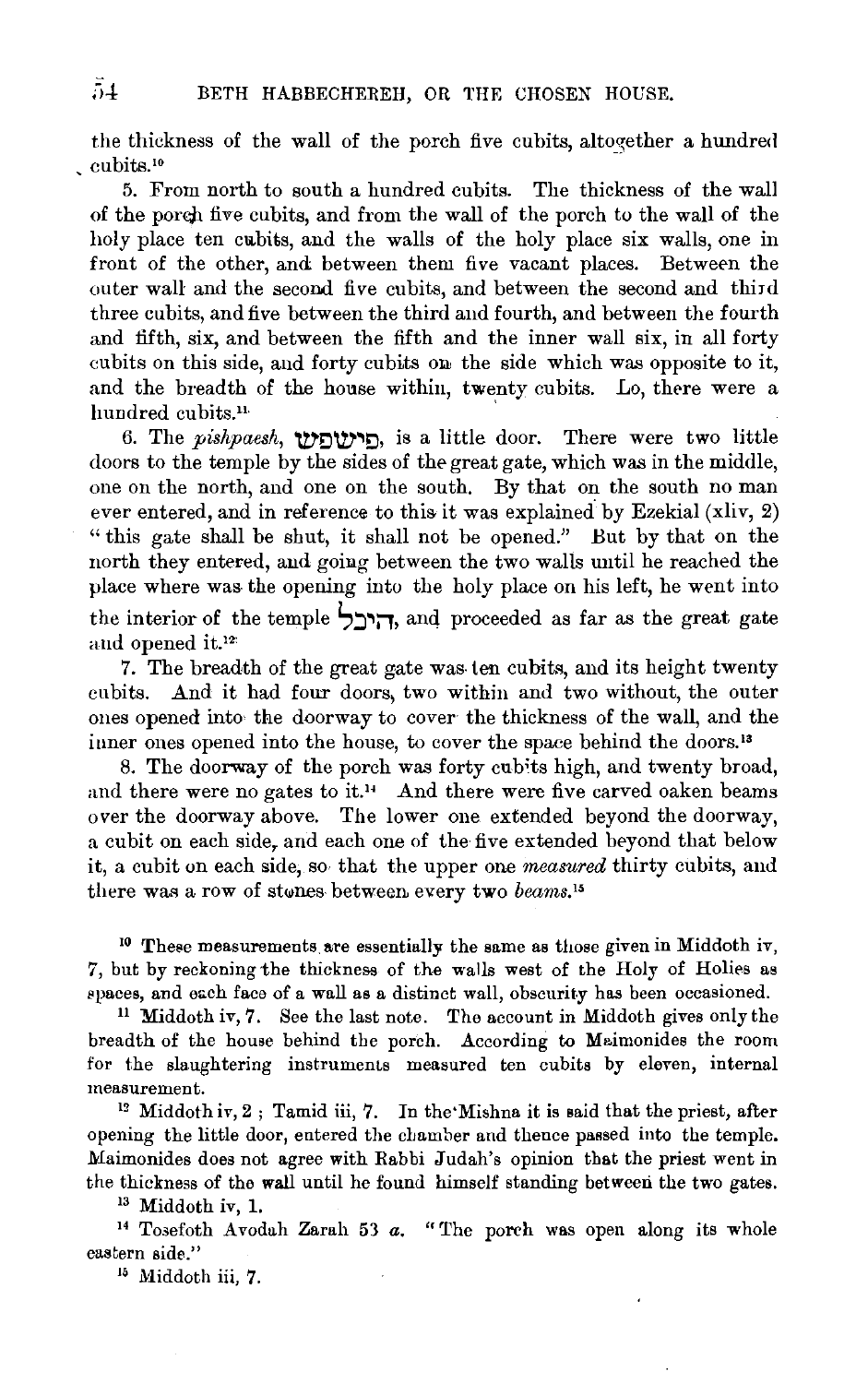9. The temple **S:J'Ij1,** was built broad in front and narrow behind, like a lion.<sup>16</sup> And there were chambers surrounding the whole house round about, besides the wall of the gallery. The lower chamber was five *cubits*  $broad$ , and the roofing, רובד, above it six, and the middle chamber six, and the roofing above it seven, and the uppermost seven, as is said "the nethermost chamber" &c. (1 Kings vi, 6), and thus the three chambers surrounded the house on its three sides.<sup>17</sup> And also around the walls of the porch from below upwards there were thus : a space, **יהל**, of one cubit, and a standing place, **רובד**, three cubits, and a space of one cubit, and a standing place three cubits to the upper part. And the standing places, רוביה, surrounded the walls, the breadth of each standing place was three cubits upwards, and between each two standing places a cubit, and the upper standing place was four cubits broad.<sup>16</sup>

16 Middoth iv, 7. 17 Middoth iv, 3, 4. **t:l'i** is a floor or pavement, and the· word is used here because the roof of one chamber formed the flooring of the chamber above. 1

<sup>18</sup> Middoth iii, 6. The following is Lightfoot's rendering of this passage :-" Round about the walls of the porch from below upward they were thus : oue cubit plain, and then a half pace of three cubits, one cubit plain (or an ordinary rising of steps) and then another half pace of three cubits, and so up, so that the half paces did go about the walls of the porch."

Also by the Jewish commentators the passage in Middoth which Maimonides here paraphrases is taken to refer to the steps and standing places which led up to the porch. But Maimonides understood it to refer not to the •teps, but to a kind of ornament of the wall itself consisting of a projection three cubits in perpendicular measurement repeated at intervals of a cubit, the uppermost projection measuring four cubits. In his comments upon the Mishnas (Midd. iii, 6) he says "the wall of the porch was built according to this arrangement, which was that one cubit in the height of the wall its *whole* length was plain and even like the rest of the walls, afterwards the building or masonry projected from the wall like a balcony, בצוצרה, three cubits high, afterwards, at a distance of one cubit, it projected again, and this is what was called *robad,* **1:lli,** and thus the structure of the whole was a cubit, and a *robad* three cubits," &c.

If the steps of the porch are referred to there could not have been more than three cubits between the lowest step and the foundation of the altar. According to some opinions there was only one; and it seems hardly possible that a bullock could have stood and been slaughtered by the priest in so small a space [Yoma iii, 8] without inconvenience. ln the same narrow space, also, the whole company of officiating priests must have stood whilst one of their number sounded the *magrefuh*; an instrument so large and powerful that people in the city could not hear one another speak for the noise it made, and whose " voice" could be heard at Jericho!

The laver, moreover, was between the porch and the altar, and it must have been very small if the spaee between the altar and steps was only three cubits, unless, indeed, as has been suggested [" Tafaereth Israel Mishnas, Warsaw, 1864 "], it was placed upon the steps themselves. Objections to this latter view are, 1, that no mention is made of the priests going up the steps to reach the laver, and, 2, that the account of the manner in which the priests performing the